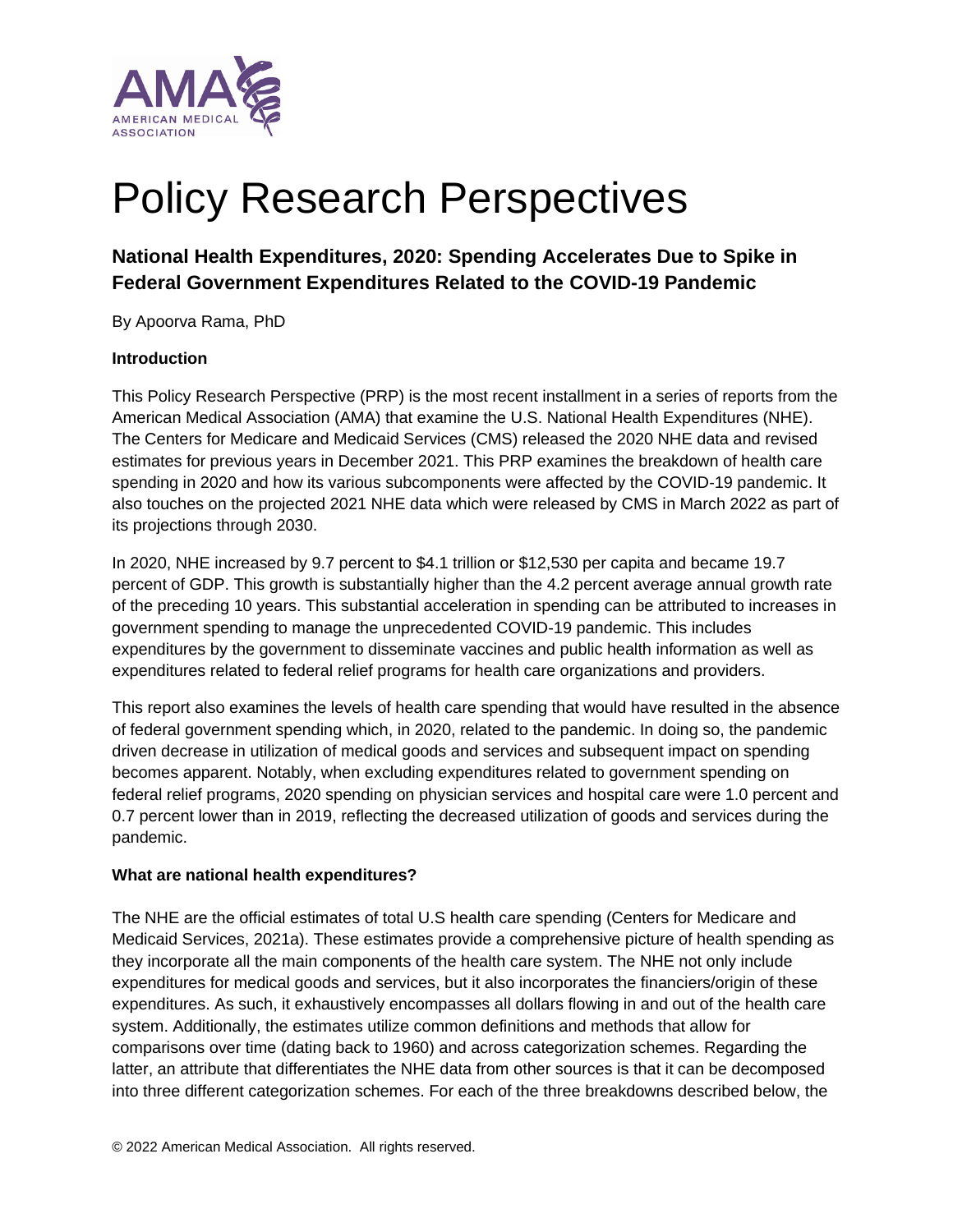components will sum to \$4.1 trillion. It is also possible to examine the cross section between two breakout types (e.g., see Exhibit 3).

- 1. *Source of funds*: health care spending is broken down into what was invested (i.e. put towards research, structures and equipment), government public health activities, and what was spent under different health insurance programs (private health insurance, Medicare, Medicaid, and other), out-of-pocket, and by other (non-insurance) third-party payers (i.e. workers compensation and other federal programs). This breakdown addresses the question, "who pays the bill?".
- 2. *Type of expenditure:* health care spending is broken down into what was invested, government public health activities, personal health care spending (which includes spending on hospital care services, physician services, and prescription drugs), government administration, and net costs for health insurers (i.e., administration, taxes, fees, and profits of private health insurers). This breakdown answers the question, "where does the money go?".
- 3. *Sponsor:* health care spending is broken down by the financiers (i.e. "sponsors") of health spending which include households, private businesses, the federal government, state and local governments, and other private revenues. Unlike source of funds, sponsors reflect the original financing source of the spending. For example, private health insurance (PHI) is a source of funds but spending by insurers for patients covered by PHI comes from insurer premium revenue, which, in turn, is funded by employees and employers. Thus, households and private businesses would be the sponsors of PHI spending since they are the original financing source for that spending. This breakdown addresses the question, "how is the spending financed?"

In December 2021, CMS released the official historical 2020 NHE estimates along with revisions for previous years (see Centers for Medicare and Medicaid Services, 2021a). In March 2022, CMS released the *projections* for 2021-2030 NHE (see Centers for Medicare and Medicaid Services, 2022a). Different from the historical NHE, the projections do not provide as much granularity in the breakouts of the three categorization schemes. Further, while the Centers for Medicare and Medicaid Services (2022b) try to provide the best technical projections possible with available information, "inherent in the projections, however, is considerable uncertainty, which can result in inexact projections." As such, this report will focus on the official historical 2020 NHE estimates and only briefly touch on relevant projections of 2021 NHE. The official historical 2021 NHE estimates, which are expected to be released in December 2022, will be covered in much greater detail in an AMA report in the spring of 2023.

# **Spending by source of funds: who pays the bill?**

Exhibit 1 presents the total spending for each source of funds in 2019 and 2020 as well as the projections for 2021, along with the share of total spending attributed to each source and the spending growth from the previous year.

# *Share of spending by source of funds*

In 2020, the largest share of NHE, 27.9 percent (or \$1151.4 billion), came from PHI. Medicare spending was 20.1 percent of total spending (or \$829.5 billion), Medicaid spending was 16.3 percent (or \$671.2 billion), and out of-pocket spending was 9.4 percent (or \$388.6 billion). The relative ordering of these shares has been consistent since 2000. From year to year, the shares themselves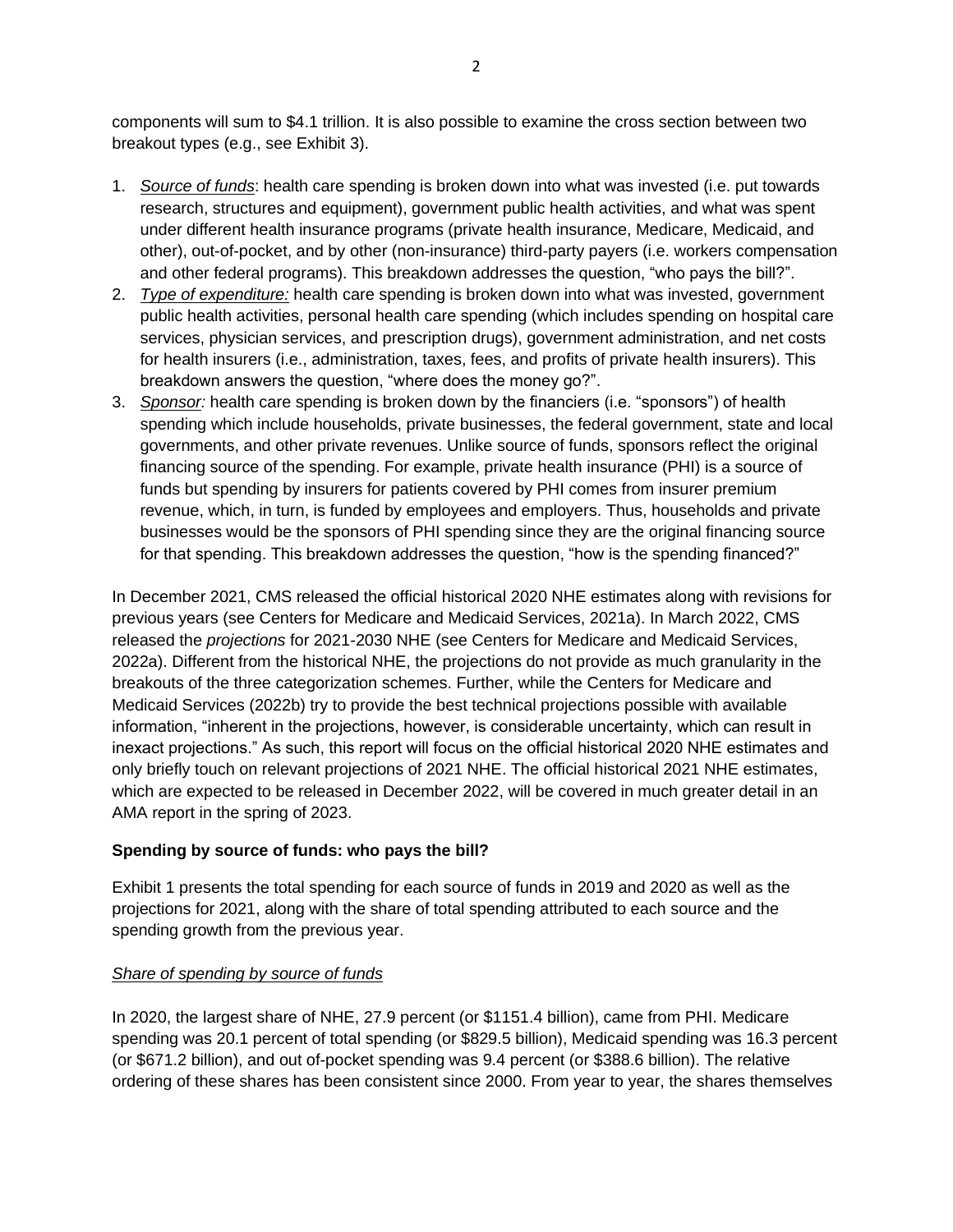generally change by no more than half a percentage point.<sup>1</sup> However, Exhibit 1 shows a substantial shift in this pattern between 2019 and 2020, as there was a 3.1 percentage point decline in the PHI share of spending, a 1.3 percentage point decline in the out-of-pocket share of spending, and a 1.2 percentage point decline in the Medicare share of spending. These share declines relate to substantial spikes in spending from government public health activity, which increased from 2.8 percent of total spending in 2019 to 5.4 percent in 2020, and other federal programs, which increased from 0.4 percent of total spending in 2019 to 4.7 percent in 2020. Although the absolute shares for these two categories are small compared to others, their substantial spikes in spending due to the pandemic resulted in the unprecedented growth in NHE.

Government public health activities refers to spending by federal, state, and local governments to prevent or control public health concerns and to organize and deliver publicly provided health services (Centers for Medicare and Medicaid Services, 2021b). Government efforts to control the pandemic through public health activity resulted in substantial spending growth, a notable 113.1 percent increase in spending from 2019 to 2020. Spending on vaccination services, including funding for Operation Warp Speed to accelerate the development of a COVID-19 vaccine (U.S. Government Accountability Office, 2021), as well as epidemiological surveillance, disease prevention programs, and the operation of public health laboratories played a substantial role in 2020 NHE (Centers for Medicare and Medicaid Services, 2021b and Hartman et al., 2022).

Other federal programs include pandemic-related funding provided through the Provider Relief Fund and the Paycheck Protection Program.<sup>2</sup> The Provider Relief Fund was specifically designed as relief for the health care industry, as eligible recipients included providers that diagnose, test, or care for patients that possibly have COVID-19 and have expenses or revenue loss from the pandemic (Health Resources and Services Administration, 2021). The Paycheck Protection Program was broadly designed to assist small businesses, including health care organizations such as physician practices, keep their workforce employed during the pandemic by offering loans backed by the U.S. Small Business Administration (U.S. Small Business Administration, 2022). Although often referred to as loan programs, in practice, both programs function as subsidies, with the Provider Relief Fund providing direct federal subsidies to providers and the Paycheck Protection Program allowing for loans to be forgiven if used for qualifying expenses (roughly 99 percent have been forgiven to date) (Hartman et al., 2022). Government sponsored pandemic relief has resulted in substantial growth in other federal programs, a notable 1282.0 percent increase in spending from 2019 to 2020.

The projected share of spending for each source of funds category in 2021 is expected to remain within one percentage point of that of 2020, except for Medicare and other federal programs. The share of spending for Medicare is expected to increase by 1.4 percentage points due to an acceleration in Medicare spending on personal health care from higher use of patient care services and from the suspension of the 2 percent sequestration payment adjustment for Medicare fee-forservices claims that was initially instituted for most of 2020 under the CARES Act (Poisal et al., 2022). The share of spending for other federal programs is expected to decrease by 3 percentage

<sup>1</sup>A notable exception is 2006, during the implementation of Medicare Part D, in which Medicare share of spending increased by 1.9 percentage points and Medicaid share of spending decreased by 1.1 percentage points. <sup>2</sup>Other federal programs also include federal general hospital/medical expenditures (i.e., federal health care funds and grants budgeted to federal agencies) as well as the defunct Office of Economic Opportunity and Non-XIX Federal programs.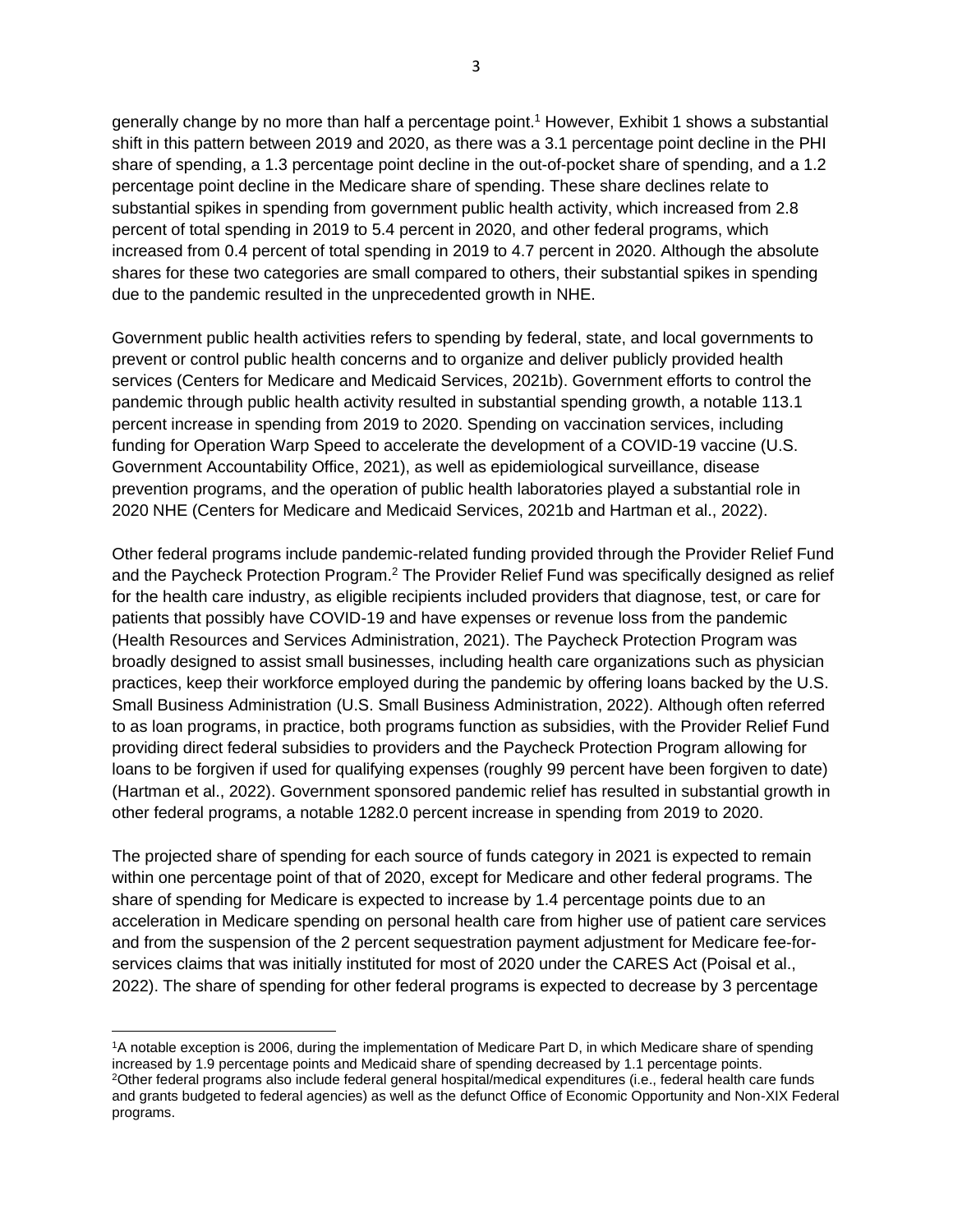points. Poisal et al. (2022) indicate this is due to the expected drop in funding that was considered healthcare spending from the Provider Relief Fund (from \$121.6 billion in 2020 to \$28.3 billion in 2021) and the Paycheck Protection Program (from \$53.3 billion in 2020 to \$22.0 billion in 2021) despite additional funding from the American Rescue Plan Act of 2021.

#### *Spending growth by source of funds*

This section examines the driving forces for spending in the four largest source of funds categories (out of pocket spending, PHI, Medicare, and Medicaid). Exhibit 2 presents the 2019 and 2020 enrollment growth rates and per enrollee spending growth rates for each source.<sup>3</sup> Exhibit 3 presents the total spending growth as well as the spending growth for each type of expenditure category in 2019 and 2020. The 2021 projections are not included in Exhibits 2 and 3 although most, but not all, type of expenditure breakouts for each source are available.

# *Private Health Insurance (PHI) spending*

PHI spending declined by 1.2 percent in 2020. In contrast, PHI spending grew 3.1 percent in 2019 and had an average annual growth rate of 3.9 percent over the 10-year period ending in 2019 (data not shown). Exhibit 2 shows this was driven by both a 0.8 percent decline in enrollment, related to pandemic-related shifts in employment, and a 0.4 percent decline in per enrollee spending, related to decreased utilization of services. PHI primarily consists of direct purchase insurance (11 percent of PHI spending, data not shown) and employee-sponsored insurance (89 percent). The former saw an increase in both enrollment and per enrollee spending, due to increased utilization of Marketplace plans as the pandemic may have allowed more individuals to qualify for subsidies and existing enrollees to keep their coverage for a longer period of time (Hartman et al., 2022). Employeesponsored insurance, the driving force of PHI patterns, saw a 1.3 percent decline in enrollment and 0.3 percent decline in per enrollee spending.

As indicated earlier, the decline in per enrollee spending and, ultimately, total spending for PHI, reflect decreased utilization of health care services due to the pandemic and subsequent economic shutdowns. As Exhibit 3 shows, there were substantial decreases in 2020 spending for hospital care, by 5.9 percent, and physician services, by 4.3 percent. Only spending for government administration and net cost of health insurance (GA/NCHI) substantially increased. NCHI is the difference between the premiums incurred and benefits paid out by insurers. As such, it includes the net profits of private plans that, in 2020, were affected by the pandemic-related drop in utilization. Research from the Kaiser Family Foundation shows gross margins (on per member per month basis) in 2020 were higher than 2019 (by 4 percent in the individual market and 16 percent in the fully-insured group market plans) suggesting many insurers remained profitable in 2020 and, further, medical loss ratios were relatively low (McDermott et al., 2021). NCHI also includes the fixed annual fee imposed by the Affordable Care Act (ACA) which was suspended in 2019 but reinstated in 2020 for its final year (Cigna, 2022). Prior to the pandemic, a change in the application of this fee would have driven the overall NHE estimates (i.e., Rama 2020 show the 2018 ACA fee played a prominent role in the 2018 spending growth). In 2020, however, fee-related increases in the NCHI category that would have

<sup>3</sup>Unlike Exhibit 1 and 3, Exhibit 2 does not include enrollment or per enrollee spending information related to out-ofpocket spending. This is because out-of-pocket spending not only includes spending from uninsured patients, but also coinsurance and deductibles for patients with health insurance.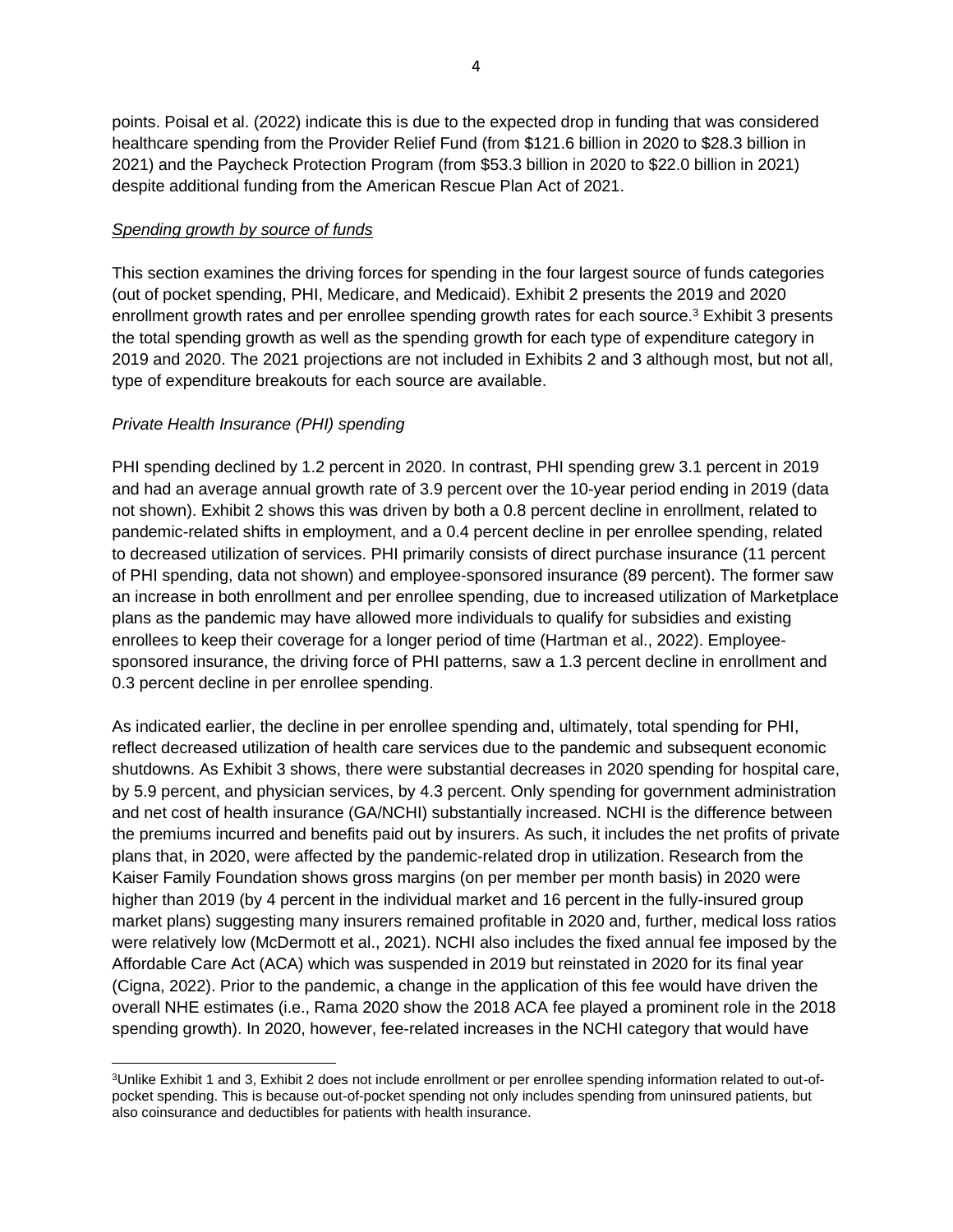resulted in positive spending growth for PHI were overshadowed by the drop in personal health care spending (driven by lack of utilization in hospital care and physician services), ultimately resulting in negative spending growth for PHI. 4

In 2021, PHI spending is projected to increase by 6.3 percent. Poisal et al. (2022) notes this relates to 0.8 percent growth in enrollment and 5.5 percent growth in per enrollee spending (data not shown), the latter reflecting an increase in patient use of medical goods and services after the decrease in 2020.

# *Out-of-pocket spending*

Similar to PHI, out-of-pocket spending declined in 2020 by 3.7 percent (Exhibit 3). This is the first time out-of-pocket spending has declined since the 2009 Great Recession and contrasts with the 4.4 percent growth in 2019 and the average annual growth rate of 3.1 percent over the 10-year period ending in 2019 (data not shown). The shift in 2020 was driven by utilization changes caused by the pandemic. Notably, there was an 11.7 percent decline in spending for dental services (data not shown), 12.6 percent for hospital services, 5.6 percent for physician services, and 4.2 percent for spending on prescription drugs. Hartman et al. (2022) note that there was little to no cost sharing requirements for COVID-19 testing and treatment in 2020. Thus pandemic-related services that were utilized were unlikely to generate impactful out-of-pocket spending. In 2021, out-of-pocket spending is projected to increase by 4.6 percent as private plans revert to more standard cost-sharing requirements and the availability and patient use of medical goods and services increase (Poisal et al., 2022).

# *Medicare spending*

Unlike out-of-pocket and PHI spending, Medicare spending increased in 2020. However, the 3.5 percent growth in 2020 was substantially less than the 6.9 percent growth in 2019 and even the 4.9 percent annual average growth rate for the 10-year period ending in 2019 (data not shown). Although the deceleration in 2020 is the result of slower growth in both enrollment and per enrollee spending (see Exhibit 2), there were substantial differences across Medicare plans. Medicare private plans, which make up roughly 40 percent of enrollees, had stable per enrollee spending growth while enrollment growth increased from 7.7 percent in 2019 to 9.5 percent in 2020. As such, the deceleration in total Medicare spending was driven by decreases in enrollment and per enrollee spending for the traditional fee-for-service plan. Hartman et al. (2022) note that declines in fee-forservice expenditures were driven by a drop in expenditures for medical goods and services.

More specifically, decreases in utilization from Medicare patients delaying or forgoing care led to slower spending growth rates for both hospital services, from 5.8 percent in 2019 to 0.4 percent in 2020, and physician services, from 9.3 percent in 2019 to 0.9 percent in 2020 (see Exhibit 3) (Hartman et al., 2022). However, spending growth increased for nursing home care and continuing care retirement communities, from 1.1 percent in 2019 to 4.2 percent in 2020, and GA/NCHI, from

<sup>4</sup>For PHI, personal health care spending decreased by 3.5 percent. Data on personal health care spending by source of funds is not presented in this report as it has in past reports. However, Exhibit 3 shows the growth rates of several key components of personal health spending, including hospital care and physician services.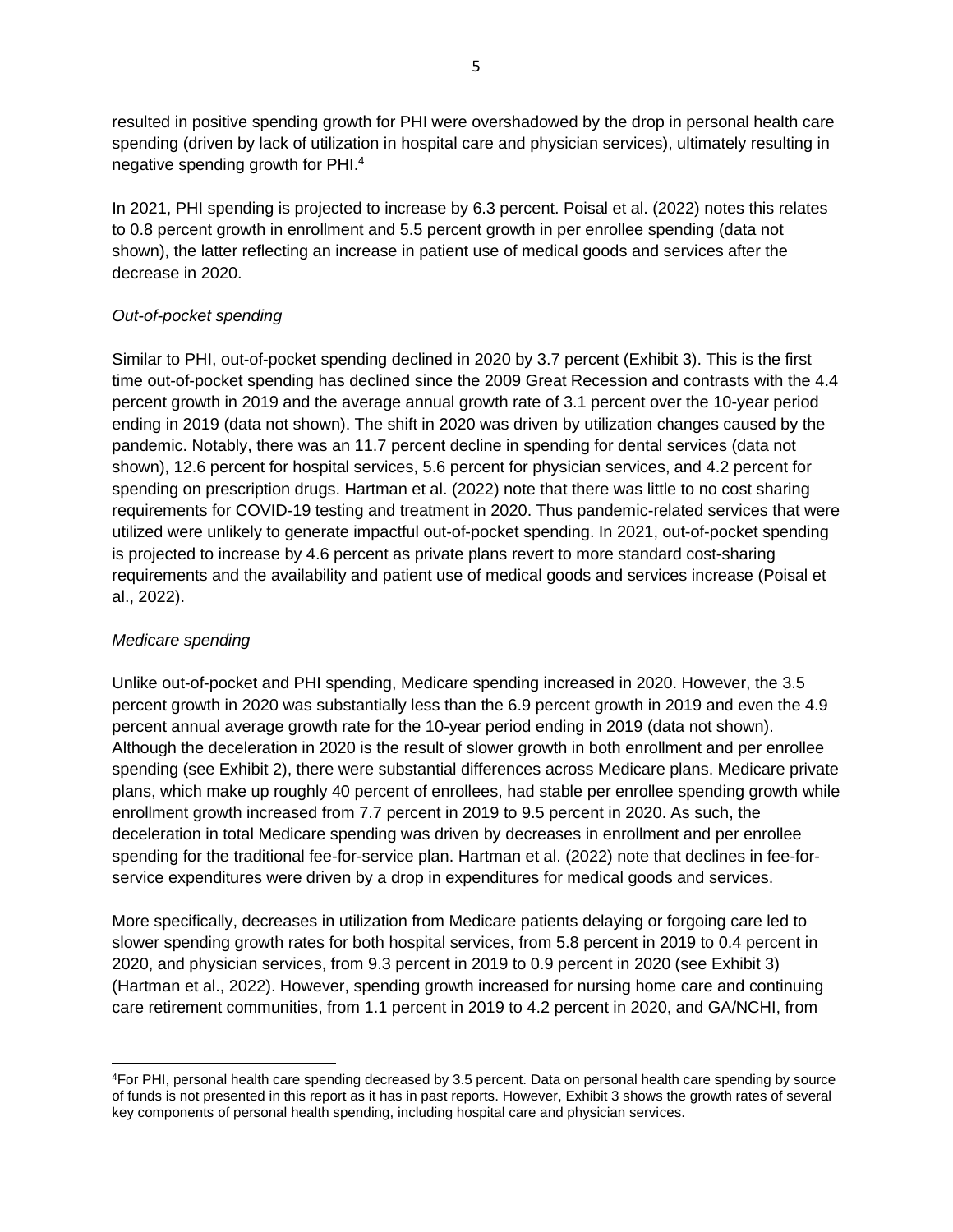6.6 percent in 2019 to 33.0 percent in 2020. 5 In the Medicare program, NCHI relates only to Medicare private plans and, as with PHI, reflects their net profits and obligation for the ACA health insurance fee. Research from the Kaiser Family Foundation shows that annual gross margins (on per member per month basis) in 2020 for Medicare Advantage (which accounts for most beneficiaries) were 24 percent higher than 2019 (McDermott et al., 2021). In 2021, Medicare spending is projected to grow by 11.3 percent. As mentioned earlier, this is driven by increased use of medical services as well as the suspension of the sequestration payment adjustment for Medicare fee-for-services claims.

# *Medicaid spending*

Lastly, spending for Medicaid grew 9.2 percent in 2020, up from 3.0 percent growth in 2019 but on par with the growth that occurred during the ACA implementation (12.0 percent in 2014 and 9.0 percent in 2015). Exhibit 2 shows that Medicaid enrollment accelerated, growing -1.5 percent in 2019 but 5.1 percent in 2020 due to pandemic-related job losses. Per enrollee spending had a growth rate of 4.6 percent in 2019 compared to 4.0 percent in 2020, stability that was driven by acceleration in spending on hospital services and other health, residential, and personal care services. Exhibit 3 shows hospital care spending, which makes up one third of Medicaid spending (data not shown), had a growth rate of 6.7 percent in 2020 compared to 4.6 percent in 2019. Hartman et al. (2022) note that this faster growth relates to both increased enrollment in Medicaid (Exhibit 2) and increased Medicaid supplemental payments. Other services, which make up one fifth of Medicaid spending, had a growth rate of 9.0 percent in 2020 compared to only 1.5 percent in 2019. This category includes spending for Medicaid home and community-based waivers and care provided in residential care facilities (Centers for Medicare and Medicaid Services, 2021b). In 2020, Centers for Medicare and Medicaid Services (2021d) made efforts to expand and strengthen home and community-based services, particularly long-term services and support which is primarily covered by Medicaid (not by Medicare or PHI). <sup>6</sup> As with PHI and Medicare, for Medicaid, the substantial acceleration in GA/NCHI spending was related to the net profits and ACA health insurance fee obligation of Medicaid managed care plans. In 2021, Medicaid spending is projected to increase by 10.4 percent due to enrollment growth.

# **Breakdown by type of expenditure: where does the money go?**

# *Share of spending by type of expenditure*

The previous section provided a detailed examination of total spending by the major source of funds categories, including how each was affected by the pandemic through its effects on enrollment, per enrollee spending, and through changes by type of expenditure category within each source. This section recalibrates and returns to the question posed earlier, "where does the money go?". In the type of expenditure breakdown, spending goes towards either investment, government public health activities, personal health care spending, government administration, and net cost of health

<sup>5</sup>The Skilled Nursing Facility 3-Day Rule Waiver, which waives the requirement for a 3-day inpatient hospital stay prior to an extended-care service for eligible beneficiaries (Centers for Medicare and Medicaid Services, 2021c), may have increased utilization and spending in this category (Stulick, 2021).

<sup>&</sup>lt;sup>6</sup>Kaiser Family Foundation (2021) catalogues all such related efforts, including temporary expansions to eligibility and services in certain states.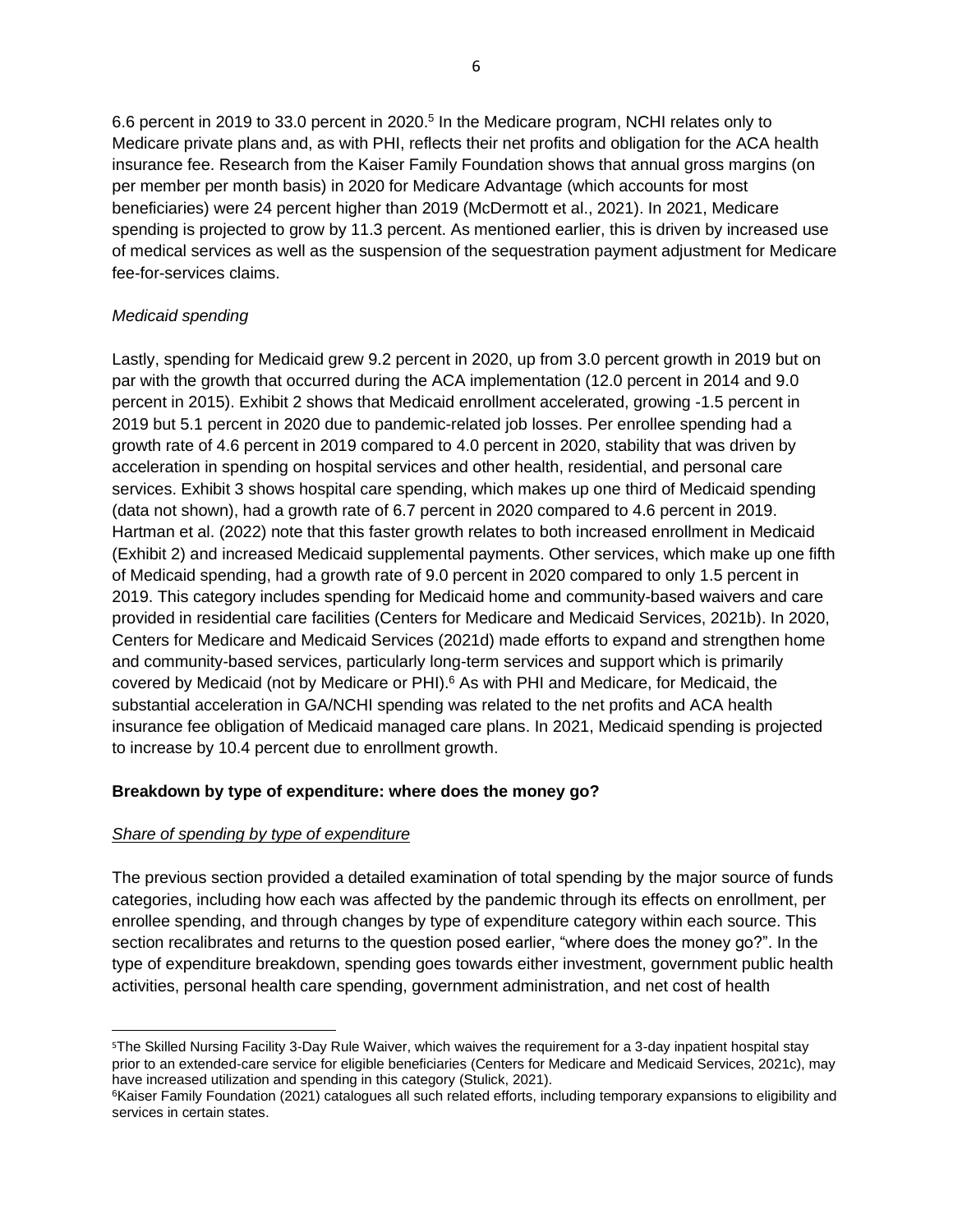insurance (Exhibit 4). In 2020, 4.7 percent of NHE went towards investment (or \$192.7 billion) and, as discussed earlier, 5.4 percent towards public health activities (or \$223.7 billion). Net cost of health insurance (i.e., the difference between what insurers incur in premiums and the amount paid in benefits that goes towards insurers' administrative costs, taxes, fees, net profits/losses, etc.) made up 7.3 percent of total spending (or \$301.4 billion). Government administration, which includes the administrative cost of running government health care programs, made up 1.2 percent of total spending (or \$48.4 billion).

The remaining 81.4 percent of total spending (or \$3357.8 billion) went towards personal health care spending. The main categories of personal health care spending are hospital care (30.8 percent of total spending or \$1270.1 billion), physician services (14.4 percent or \$593.1 billion), clinical services (5.2 percent or \$216.3 billion), and prescription drugs (8.4 percent or \$348.4 billion).<sup>7,8</sup> CMS utilizes an establishment approach to identify spending for such services. For example, physician services consist of spending made in establishments where physician services are the primary activity (i.e., Offices of Physicians and Doctors of Osteopathy under the North American Industry Classification System) and, as such, it will also include independently billing labs (Centers for Medicare & Medicaid Services, 2021b). Personal health care spending also includes spending on nursing care facilities (4.8 percent of total spending or \$196.8 billion), home health care (3.0 percent or \$123.7 billion), and other personal health care services (14.8 percent or \$609.2 billion).<sup>9</sup>

Although the spending shares for most type of expenditure categories have been relatively constant year to year since at least 2000, the substantial increase in public health activity in 2020 led to unusually large percentage point changes in the shares for many type of expenditure categories.10,11,12 The projected shares by type of expenditure in 2021 are expected to remain within half a percentage point of that of 2020 (data not shown).<sup>13</sup>

#### *Spending growth by type of expenditure*

<sup>7</sup>Clinical services include spending made in establishments classified as outpatient care centers under North American Industry Classification System (Centers for Medicare & Medicaid Services, 2021b). Outpatient care centers include family planning, outpatient mental health and substance abuse, HMO medical, kidney dialysis, freestanding ambulatory surgical and emergency, and other not already categorized outpatient care centers.

<sup>&</sup>lt;sup>8</sup>In the tables prepared by CMS, physician and clinical services are generally presented as a combined category and, combined they make up the second largest spending category. In this PRP, they are shown separately because of notable differences between the two categories.

<sup>9</sup>Other personal health care services include dental and other professional services, durable medical equipment and other non-durable medical products, as well as other health, residential, and personal care.

 $102000$  is the earliest year in which the NHE provides estimates on the immediately following year. Since 2000, the shares of the main type of expenditure categories have remained within one percentage point of the share in the following year. Only from 2019 to 2020 were larger percentage point changes in the shares observed.

<sup>11</sup>Government public health activities is both a source of funds category and a type of expenditure category. As such, it sits as its own category in both categorization schemes and has no impact on personal health care spending in the type of expenditure categorization scheme

<sup>&</sup>lt;sup>12</sup>Unlike government public health activities, other federal programs is a source of funds category that is divided into several subcategories of personal health care spending under the type of expenditure scheme. In 2020, roughly 45 percent of other federal programs went towards hospital care, 18 percent towards physician services, 10 percent towards nursing care facilities and continuing retirement communities, 8 percent towards clinical services, and 5 percent towards home health care.

 $13$ Share of spending by type of expenditure can be calculated for the 2021 NHE projections, although the physician services and clinical services categories cannot be separated from each other.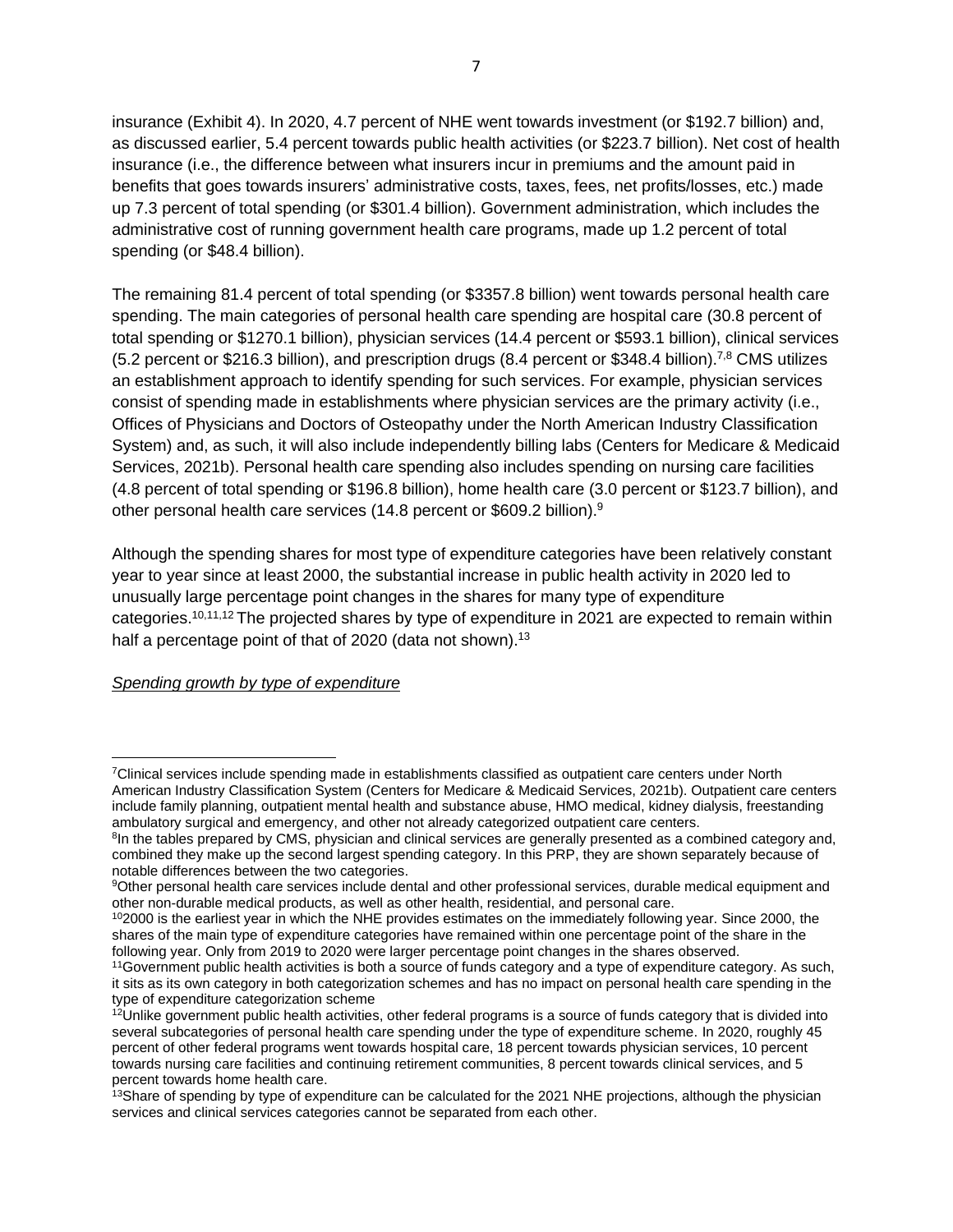The spending shares described above provide the big picture of how spending is distributed. However, 2020 health care spending in the absence of spending on public health activities and federal relief programs looks substantially different. To better illustrate the impact of those pandemicrelated government expenditures, Exhibit 5 presents spending levels and growth rates where spending on government public health activities and other federal programs are both included and excluded for 2019 and 2020.<sup>14</sup> Exhibit 5 does not include 2021 projections as the amount of spending on public health activities and federal relief programs is only available for total NHE but not the type of expenditure categories, and physician services and clinical services cannot be distinguished from one another in the projections data. For most types of expenditure categories, 2020 growth was substantially greater than that of 2019 when public health activities and other federal programs remained part of spending but substantially less than that of 2019 when they were excluded.

NHE grew 9.7 percent in 2020 compared to only 4.3 percent in 2019 – a 5 percentage point difference driven by federal spending related to the pandemic. After removing spending on public health activities and other federal programs from total NHE, the growth rate in 2019 is 4.2 percent but drops to 1.8 percent in 2020. When essentially comparing only spending related to utilization of medical goods and services as well as operations and insurer net costs, the growth rate for 2020 plummets by 8 percentage points. For 2021, the growth was driven by the rebound in utilization of medical goods and services and acceleration in growth across Medicare, Medicaid and PHI (Poisal et al., 2022), while there is a deceleration in growth for other federal programs and public health activities (see Exhibit 1). Thus, for 2021 NHE, which is projected to grow 4.2 percent, has a growth rate of 8.2 percent when excluding spending on public health activities and other federal programs (data not shown).

Personal health care spending grew 5.8 percent in 2020, compared to 5.1 percent in 2019. Spending growth for hospital care services, the largest category of personal health care spending, slightly increased from 6.3 percent in 2019 to 6.4 percent in 2020 while spending growth for physician services substantially increased from 3.8 percent in 2019 to 5.3 percent in 2020. While the growth in 2019 for hospital care and physician services was driven by use and intensity of services (Martin et al., 2021), the growth in 2020 was driven by expenditures related to the relief funds since utilization of medical goods and services substantially plummeted.

As such, when removing other federal programs, which predominantly consists of relief funds, from personal health care spending, the growth rate remains 5.1 percent in 2019 but drops substantially to 0.1 percent in 2020. For hospital services, \$86.7 billion was from other federal programs in 2020, compared to less than \$2 billion in 2019. When removing other federal programs from hospital care spending, the growth rate remains 6.3 percent in 2019 but drops to -0.7 percent in 2020. Likewise, for physician services spending, \$35.5 billion was attributed to other federal programs in 2020 compared to \$0 in 2019. When removing other federal programs from physician services spending, the growth rate in 2019 remains 3.8 percent but drops to -1.0 percent in 2020. The deceleration in personal health care spending and the decline in hospital care and physician services spending in 2020 that result after removing other federal programs (i.e., relief funds) from the estimates better reflects the substantial drop in utilization of medical goods and services in 2020.

<sup>&</sup>lt;sup>14</sup>For details on historical growth rates, Rama (2021) assesses the spending growth rates by type of expenditure categories from 2009 through 2019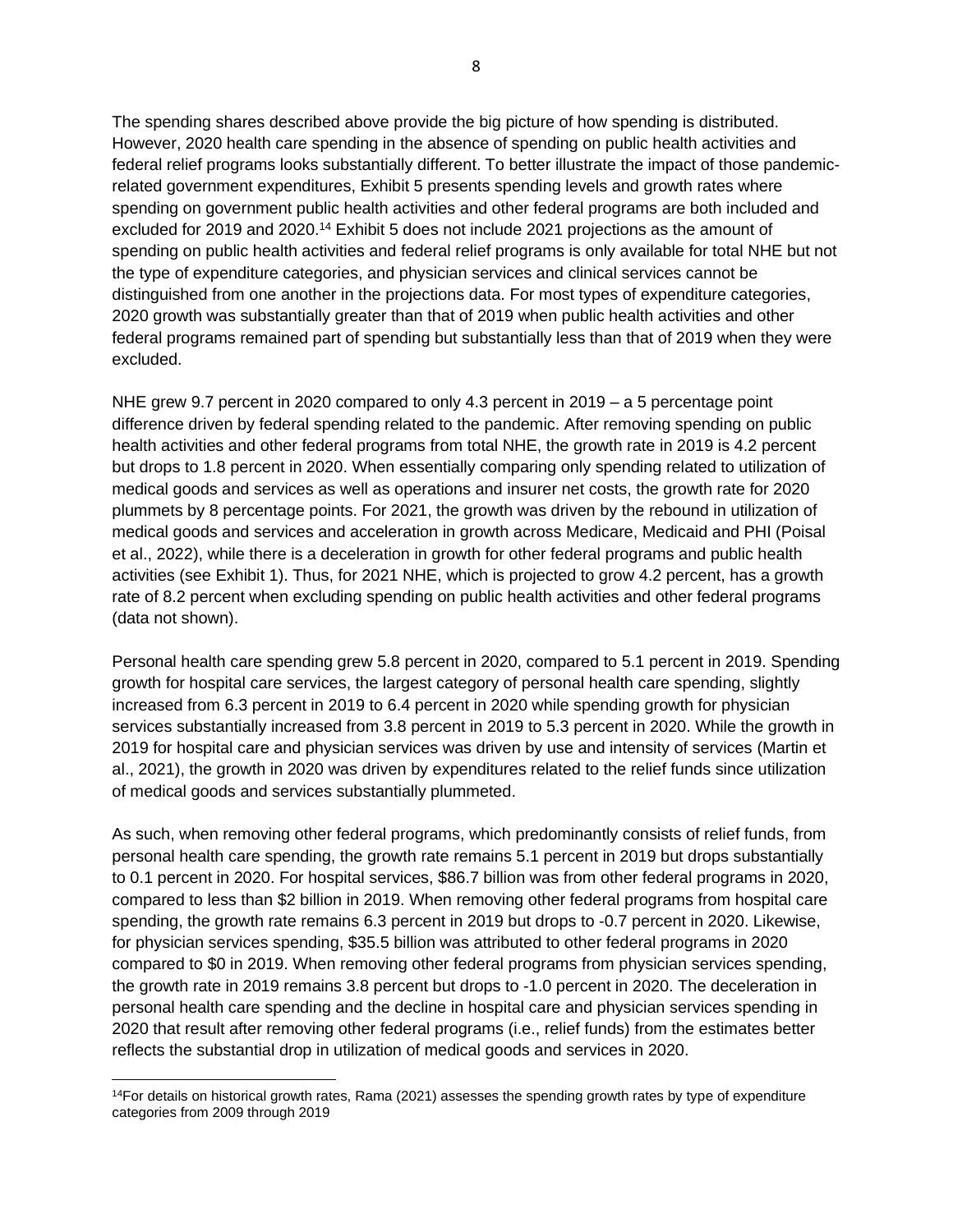#### **Spending by sponsor: how is all that financed?**

Lastly, health care spending can be broken down by sponsor (i.e., the origin of the funding or the initial financing of the spending) (see Exhibit 6). In 2020, the federal government was by far the largest sponsor, financing over one third of total spending (36.3 percent or \$1498.7 billion), followed by households which financed over a quarter of total spending (26.1 percent or \$1078.3 billion). Households were the largest financier until 2015 when their share was surpassed by that of the federal government. Nonetheless, federal government and household spending shares remained within a percentage point of each other through 2019. In 2020, however, federal government spending increased by 36.0 percent, resulting in an unprecedented 7 percentage point increase in the federal government share of total spending from 29.3 percent in 2019 to 36.3 percent in 2020.

Increases in federal government spending were driven by three categories. First, other federal programs, which mostly consists of funds from the Paycheck Protection Program and Provider Relief Fund in 2020, increased by 1282.0 percent and made up 4.7 percent of NHE in 2020 (compared to only 0.4 percent in 2019). Second, the federal portion of public health activity increased by 863.9 percent and made up 3.1 percent of NHE in 2020 (compared to 0.0 percent in 2019). The United States Department of Health and Human Services is the primary source of financing for this category, namely the Food and Drug Administration and Center for Disease Control and Prevention (CDC) departments. During the pandemic, the Public Health and Social Services Emergency Fund and the CDC saw increased funding (Centers for Medicare and Medicaid, 2021b). Lastly, the federal portion of Medicaid payments grew by 18.8 percent and made up 11.2 percent of NHE in 2020. Hartman et al. (2022) indicate this relates to both recent state expansions of Medicaid coverage for which the federal government contributed as well as the increasing share of spending taken on by the federal government due to the Families First Coronavirus Response Act (FFCRA).

For household spending, growth decreased from 5.5 percent in 2019 to 3.8 percent in 2020 for employer sponsored health insurance premiums, increased from -0.5 percent in 2019 to 2.1 percent in 2020 for household contribution to direct purchase insurance, and decreased from 4.4 percent to3.7 percent for out-of-pocket spending. These patterns are consistent with the earlier discussion on the shift away from employer sponsored health insurance and towards direct purchase and Medicaid due to job losses during the pandemic.

The smallest sponsors in 2020 were private businesses (financing 16.7 percent of total spending or \$690.5 billion), state and local governments (14.3 percent or \$588.0 billion), and then other private revenues (6.5 percent or \$268.6 billion).

For private business spending, due to changes in employment during the pandemic, employer contributions to employer sponsored health insurance premiums decreased by 3.6 percent and payments for worker's compensation and temporary disability insurance decreased by 6.6 percent. Employer Medicare Hospital Insurance Trust Fund payroll taxes decelerated to a 2.0 percent growth rate in 2020 from a 4.8 percent growth rate in 2019. This relates to the employment shifts during the pandemic (i.e., job losses and economic shutdown generated less payroll taxes). The employee retention credit (ERC) (a refundable tax credit capped at \$5000 per employee and was used to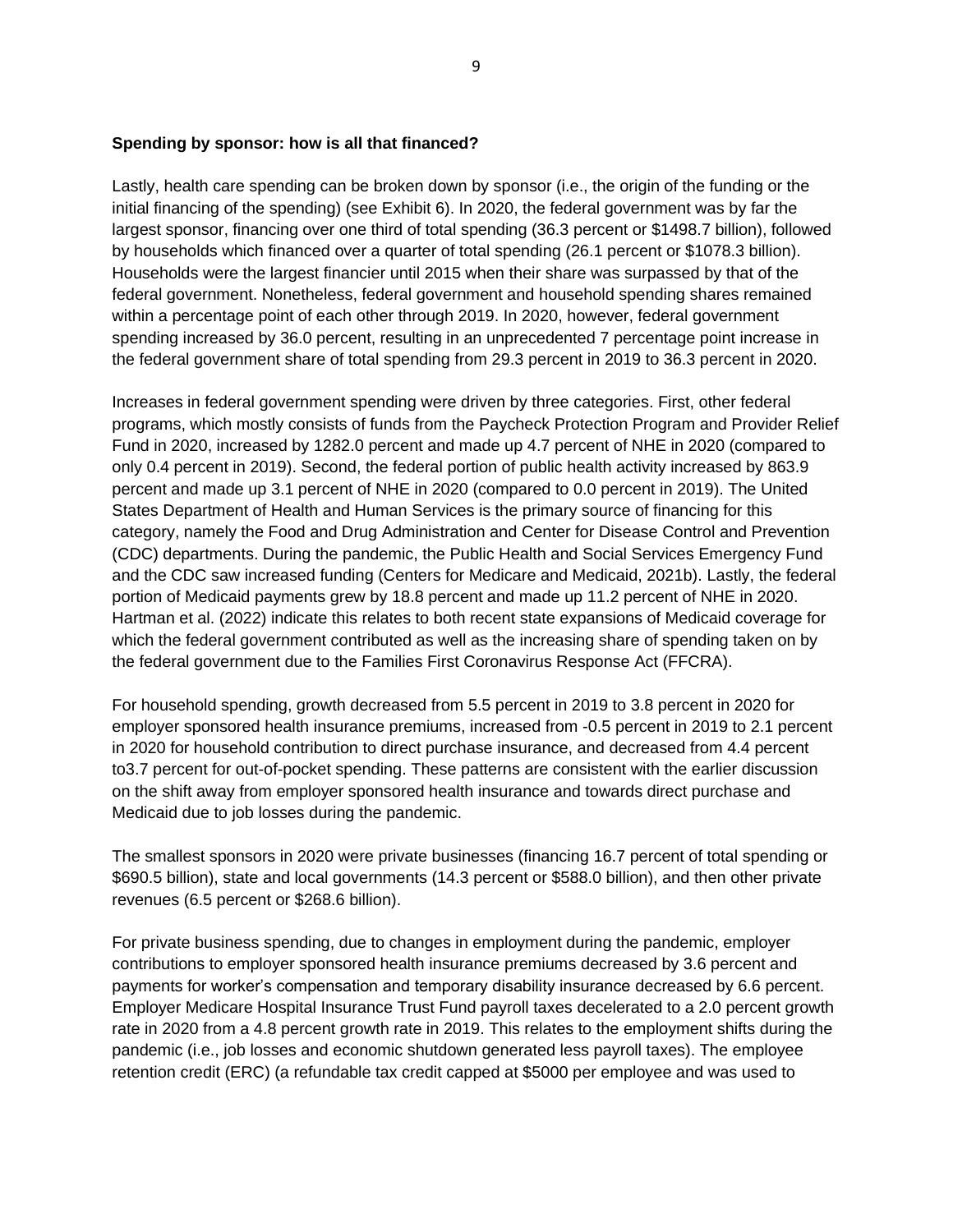reduce federal taxes for qualifying wages paid between March 12, 2020 and January 1, 2021) (Internal Revenue Service, 2021) may have also played a role.

#### **Conclusion**

U.S. health care spending increased by 9.7 percent in 2020 to \$4,124.0 billion or \$12,530 per capita. In comparison, spending grew 4.3 percent in 2019, stable since the spike in spending during the implementation of the Affordable Care Act in 2014 and 2015. Health spending was 19.7 percent of GDP in 2020 compared to 17.6 percent in 2019. The acceleration in spending was driven by pandemic-related expenditures by the government to manage the pandemic, which offset decreased utilization of services and shifts in employment during the economic shutdown that resulted from the pandemic.

In 2020, government public health activities, which includes government expenditures to prevent or control public health concerns and to organize and deliver publicly provided health services, made up 5.4 percent of total health spending and increased by 113.1 percent from the previous year. Other federal programs, which was mostly pandemic-related relief from the Provider Relief Fund and the Paycheck Protection Program in 2020, made up 4.7 percent of total health spending and increased by 1282.0 percent. Although public health activities and other federal programs are relatively small shares of total health spending, their substantial growth was the driver for the acceleration in 2020 NHE. Without those expenditures NHE would have only increased by 1.8 percent to \$3,706.4 billion in 2020.

With regard to source of funds, the largest share of spending in 2020 came from private health insurance (27.9 percent of total health spending or \$1,151.4 billion). Medicare spending made up 20.1 percent of total health spending (\$829.5 billion), Medicaid spending made up 16.3 percent (\$671.2 billion), and out-of-pocket spending made up 9.4 percent (\$388.6 billion). Between 2019 and 2020, private health insurance and out of pocket spending decreased in absolute terms, Medicare spending continued to grow but at a slower rate, and Medicaid spending accelerated. These growth patterns relate to shifts in enrollment (e.g., changes in employment during the pandemic resulted in decreases in PHI enrollment and increases in Medicaid enrollment), as well as changes in per enrollee spending and spending on personal health care expenditures (e.g., out-of-pocket and PHI spending for hospital care and physician services decreased due to, respectively, low cost-sharing requirements and decreased use and intensity of services caused by the pandemic). Lastly, for private plans, the drop in personal health care spending more than offset increases in expenditures from the reinstatement of the ACA health insurance fee in 2020 and the increased difference between premiums paid and benefits incurred (net profits) due to lack of utilization from the pandemic.

Examining total health spending by type of expenditure, the largest share of spending in 2020 came from hospital care (30.8 percent or \$1,270.1 billion), followed by physician services (14.4 percent or \$593.1 billion), and prescription drugs (\$348.4 billion or 8.4 percent). Spending accelerated for hospital care (from 6.3 percent growth in 2019 to 6.4 percent growth in 2020) and physician services (from 3.8 percent growth in 2019 to 5.3 percent growth in 2020). However, much of the 2020 growth was driven by relief provided from the Paycheck Protection Program and Provider Relief Fund. When removing expenditures attributed to such federal programs from the estimates, hospital care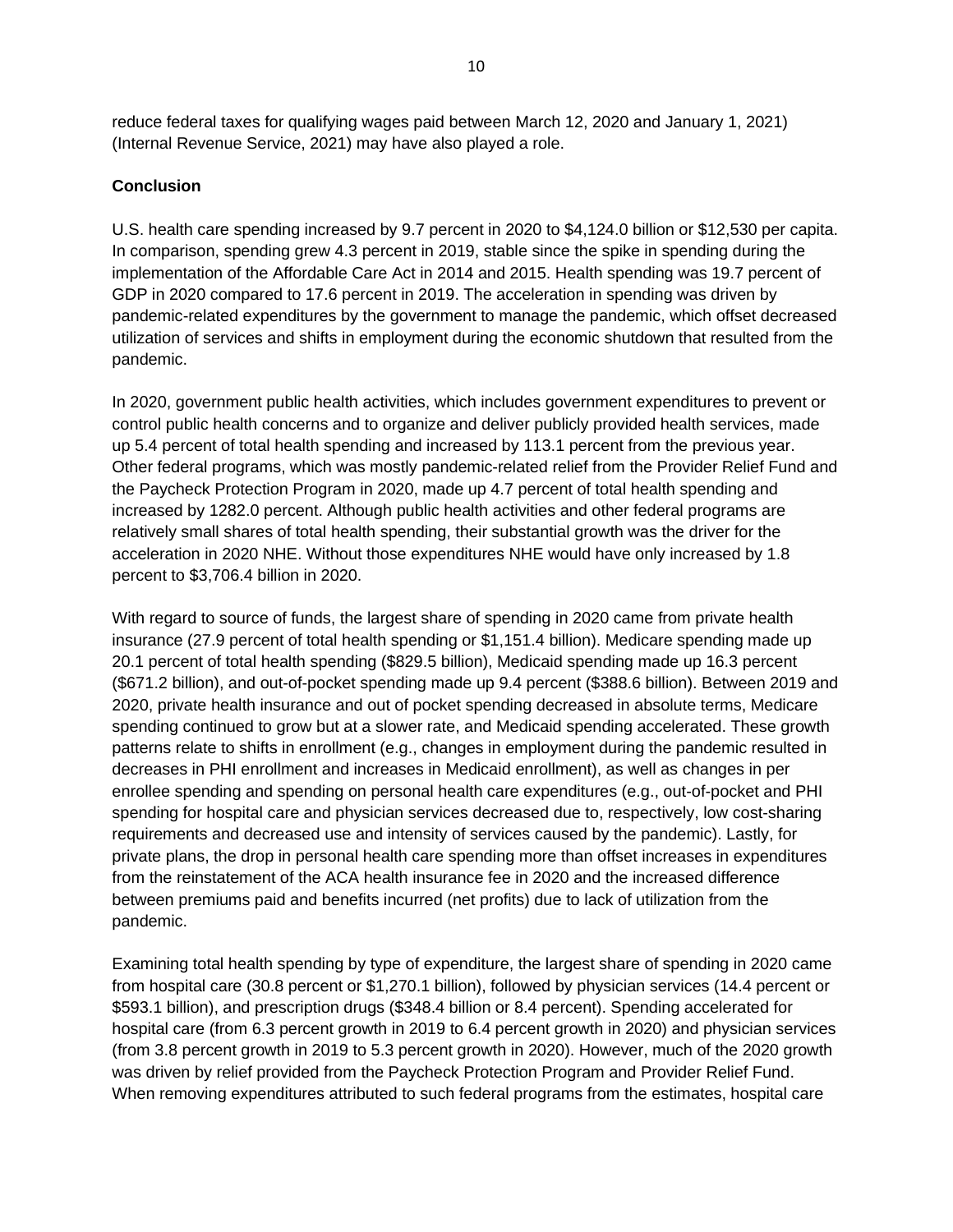spending decreased by 0.7 percent and physician services spending decreased by 1.0 percent, reflecting the decreased utilization of these services.

Finally, breaking down total health spending by sponsors revealed that, in 2020, the largest share of spending came from the federal government (36.3 percent of total spending or \$1,498.7 billion). This was a substantial increase from its share in 2019 (29.3 percent) and was due to expenditures from public health activities and other federal programs and, to a lesser extent, the federal government's increasing portion of Medicaid payments. Households financed 26.1 percent of total health care spending (or \$1,078.3 billion), private businesses financed 16.7 percent (or \$690.5 billion), and state and local governments financed 14.3 percent (or \$588.0 billion).

AMA Economic and Health Policy Research, May 2022 2022-4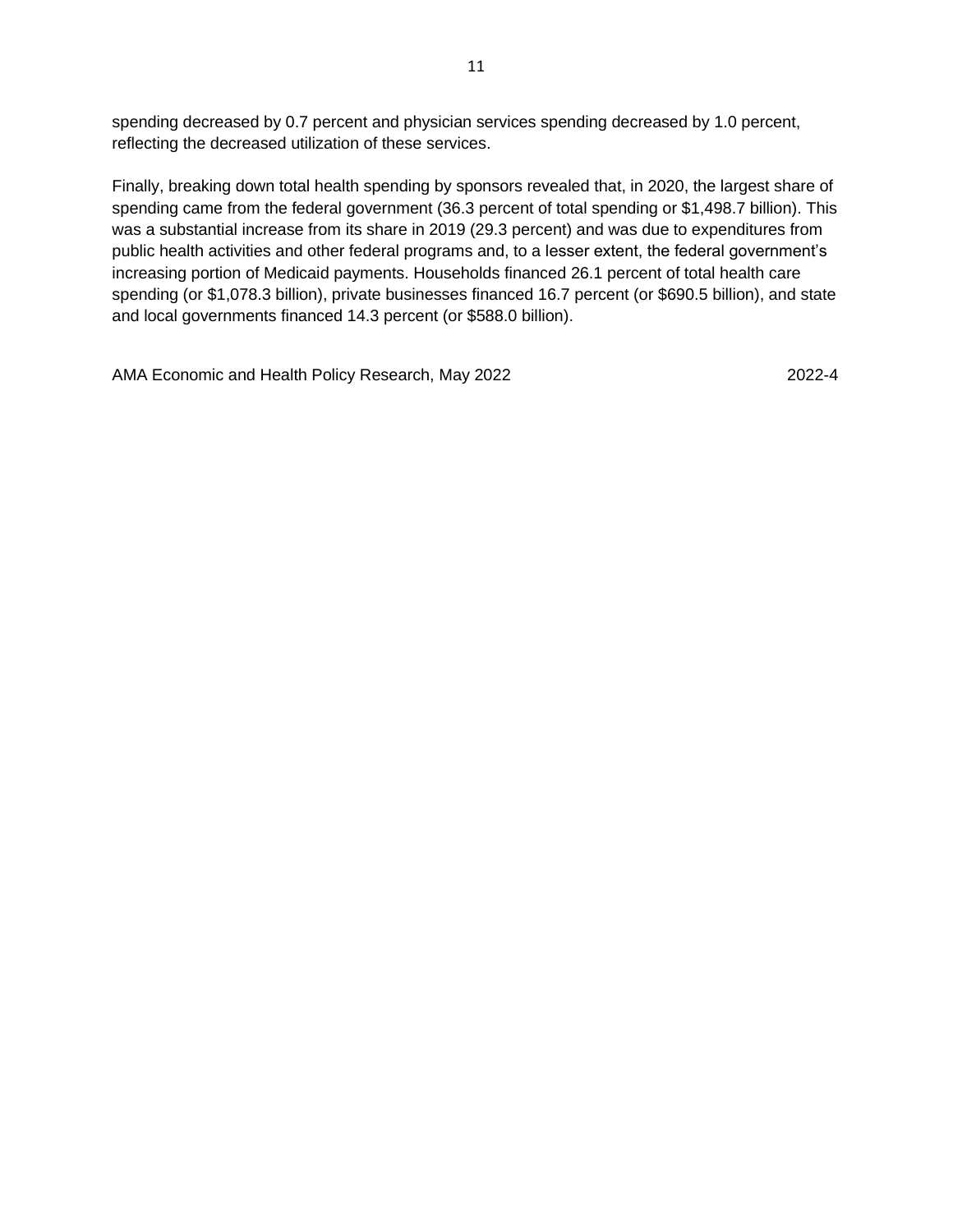#### **References**

Centers for Medicare and Medicaid Services. National Health Expenditure Data: Historical [Internet]. Centers for Medicare & Medicaid Services; 2021a December [Cited 2022 May]. Available from: [https://www.cms.gov/Research-Statistics-Data-and-Systems/Statistics-Trends-and-](https://www.cms.gov/Research-Statistics-Data-and-Systems/Statistics-Trends-and-Reports/NationalHealthExpendData/NationalHealthAccountsHistorical.html)[Reports/NationalHealthExpendData/NationalHealthAccountsHistorical.html](https://www.cms.gov/Research-Statistics-Data-and-Systems/Statistics-Trends-and-Reports/NationalHealthExpendData/NationalHealthAccountsHistorical.html)

Centers for Medicare and Medicaid Services. National Health Expenditure Accounts: Methodology Paper, 2020 Definitions, Sources, and Methods [Internet]. Centers for Medicare & Medicaid Services; 2021b December [Cited 2022 May]. Available from: <https://www.cms.gov/files/document/definitions-sources-and-methods.pdf>

Centers for Medicare and Medicaid Services. Medicare Shared Savings Program Skilled Nursing Facility 3-Day Rule Waiver Version 9; 2021c May [Cited 2022 May]. Available from: [https://www.cms.gov/medicare/medicare-fee-for-service](https://www.cms.gov/medicare/medicare-fee-for-service-payment/sharedsavingsprogram/downloads/snf-waiver-guidance.pdf)[payment/sharedsavingsprogram/downloads/snf-waiver-guidance.pdf](https://www.cms.gov/medicare/medicare-fee-for-service-payment/sharedsavingsprogram/downloads/snf-waiver-guidance.pdf)

Centers for Medicare and Medicaid Services. CMS Launches Webpage to Share Innovative State Actions to Expand Medicaid Home and Community-based Services; 2021d October [Cited 2022 May]. Available from: [https://www.cms.gov/newsroom/press-releases/cms-launches-webpage-share](https://www.cms.gov/newsroom/press-releases/cms-launches-webpage-share-innovative-state-actions-expand-medicaid-home-and-community-based)[innovative-state-actions-expand-medicaid-home-and-community-based](https://www.cms.gov/newsroom/press-releases/cms-launches-webpage-share-innovative-state-actions-expand-medicaid-home-and-community-based)

Centers for Medicare and Medicaid Services. National Health Expenditure Data: Projections [Internet]. Centers for Medicare & Medicaid Services; 2022a March [Cited 2022 May]. Available from: [https://www.cms.gov/Research-Statistics-Data-and-Systems/Statistics-Trends-and-](https://www.cms.gov/Research-Statistics-Data-and-Systems/Statistics-Trends-and-Reports/NationalHealthExpendData/NationalHealthAccountsProjected)[Reports/NationalHealthExpendData/NationalHealthAccountsProjected](https://www.cms.gov/Research-Statistics-Data-and-Systems/Statistics-Trends-and-Reports/NationalHealthExpendData/NationalHealthAccountsProjected)

Centers for Medicare and Medicaid Services. Analysis of National Health Expenditure Projections Accuracy [Internet]. Centers for Medicare & Medicaid Services; 2022b March [Cited 2022 May]. Available from: https://www.cms.gov/Research-Statistics-Data-and-Systems/Statistics-Trends-and-Reports/NationalHealthExpendData/Downloads/ProjectionAccuracy.pdf

Cigna. Fees and Taxes: Insurers and employers pay several fees and taxes to help fund the ACA. [Internet]. Cigna; 2022 [Cited 2022 May]. Available from: [https://www.cigna.com/employers](https://www.cigna.com/employers-brokers/insights/informed-on-reform/fees-taxes)[brokers/insights/informed-on-reform/fees-taxes](https://www.cigna.com/employers-brokers/insights/informed-on-reform/fees-taxes)

Hartman, M., Martin, A., Washington, B., Catlin, A., and The National Health Expenditure Accounts Team. National Health Care Spending In 2020: Growth Driven By Federal Spending In Response To The COVID-19 Pandemic. Health Aff (Millwood). 2022 January; 41(1). Available from: <https://doi.org/10.1377/hlthaff.2021.01763>

Health Resources and Services Administration. About the Provider Relief Fund and Other Programs [Internet]. Health Resources and Services Administration; 2021 November [Cited 2022 May]. Available from:<https://www.hrsa.gov/provider-relief/about>

Internal Revenue Service. Employer Tax Credits [Internet]. Internal Revenue Service; 2021 December [Cited 2022 May]. Available from: [https://www.irs.gov/coronavirus/employer-tax](https://www.irs.gov/coronavirus/employer-tax-credits#:~:text=Eligible%20employers%20can%20claim%20the,and%20before%20January%201%2C%202021)[credits#:~:text=Eligible%20employers%20can%20claim%20the,and%20before%20January%201%2](https://www.irs.gov/coronavirus/employer-tax-credits#:~:text=Eligible%20employers%20can%20claim%20the,and%20before%20January%201%2C%202021) [C%202021.](https://www.irs.gov/coronavirus/employer-tax-credits#:~:text=Eligible%20employers%20can%20claim%20the,and%20before%20January%201%2C%202021)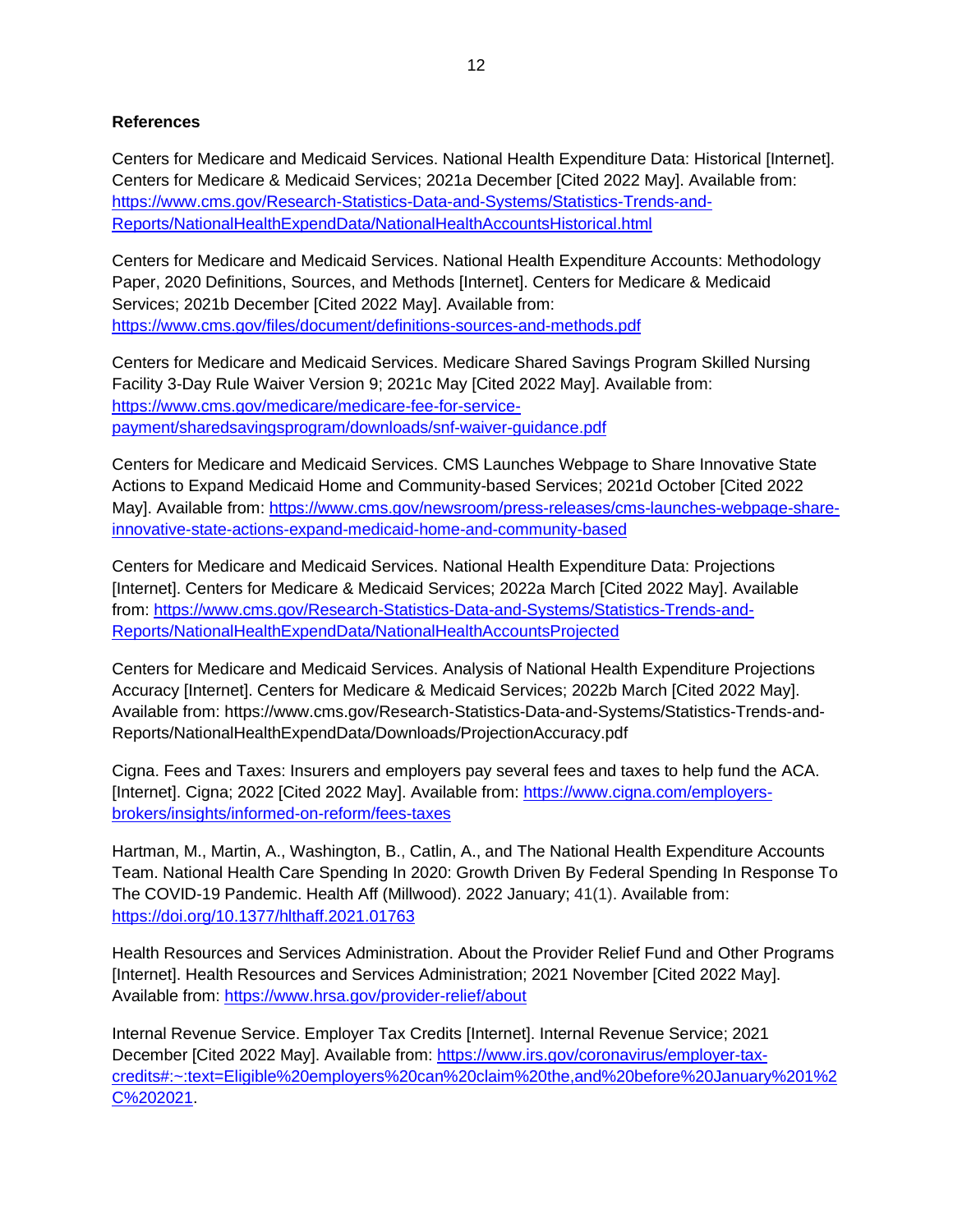Kaiser Family Foundation. Medicaid Emergency Authority Tracker: Approved State Actions to Address COVID-19 [Internet]. Kaiser Family Foundation; 2021 July [Cited 2022 May]. Available from: [https://www.kff.org/coronavirus-covid-19/issue-brief/medicaid-emergency-authority-tracker](https://www.kff.org/coronavirus-covid-19/issue-brief/medicaid-emergency-authority-tracker-approved-state-actions-to-address-covid-19/#Table5)[approved-state-actions-to-address-covid-19/#Table5](https://www.kff.org/coronavirus-covid-19/issue-brief/medicaid-emergency-authority-tracker-approved-state-actions-to-address-covid-19/#Table5)

Martin, A., Hartman, M., Lassman, D., Catlin, A., and The National Health Expenditure Accounts Team. National Health Care Spending In 2019: Steady Growth For The Fourth Consecutive Year. Health Aff (Millwood). 2021 January; 40 (1). Available from: <https://www.healthaffairs.org/doi/abs/10.1377/hlthaff.2020.02022>

McDermott, D., Stolyar, L., Hinton, E., Ramirez, G., Cox, C., Biniek, J.F., Neuman, T., and Rudowitz, R. Health Insurer Financial Performance in 2020 [Internet]. Kaiser Family Foundation; 2021 May [Cited 2022 May]. (Issue Brief May 03, 2021). Available from: [https://www.kff.org/private](https://www.kff.org/private-insurance/issue-brief/health-insurer-financial-performance-in-2020/)[insurance/issue-brief/health-insurer-financial-performance-in-2020/](https://www.kff.org/private-insurance/issue-brief/health-insurer-financial-performance-in-2020/)

Poisal J.A., Sisko A.M., Cuckler G.A., Smith S.D., Keehan S.P., Fiore J.A., Madison A.J., and Rennie K.E. National Health Expenditure Projections, 2021–30: Growth To Moderate As COVID-19 Impacts Wane. Health Aff (Millwood). 2022 April; 10-377. Available from: <https://www.healthaffairs.org/doi/abs/10.1377/hlthaff.2022.00113?journalCode=hlthaff>

Rama, A. National Health Expenditures, 2018: Spending Growth Remains Steady Even With Increases in Private Health Insurance and Medicare Spending [Internet]. American Medical Association; 2020 May [Cited 2022 May]. (Policy Research Perspectives 2020-02). Available from: <https://www.ama-assn.org/system/files/2020-08/prp-annual-spending-2018.pdf>

Rama, A. National Health Expenditures, 2019: Steady Spending Growth Despite Increases in Personal Health Care Expenditures in Advance of the Pandemic [Internet]. American Medical Association; 2021 May [Cited 2022 May]. (Policy Research Perspectives 2021-04). Available from: <https://www.ama-assn.org/system/files/2021-05/prp-annual-spending-2019.pdf>

Stulick, A. National Nursing Home Spending Reaches \$196.8 Billion in 2020 [Internet]. Skilled Nursing News; 2021 December [Cited 2022 May]. Available from: [https://skillednursingnews.com/2021/12/national-nursing-home-spending-reaches-196-8-billion-in-](https://skillednursingnews.com/2021/12/national-nursing-home-spending-reaches-196-8-billion-in-2020/)[2020/](https://skillednursingnews.com/2021/12/national-nursing-home-spending-reaches-196-8-billion-in-2020/)

U.S. Government Accountability Office. Operation Warp Speed: Accelerated COVID-19 Vaccine Development Status and Efforts to Address Manufacturing Challenges [Internet]. U.S. Government Accountability Office; 2021 February [Cited 2022 May]. (GAO-21-319). Available from: <https://www.gao.gov/products/gao-21-319>

U.S. Small Business Administration. Paycheck Protection Program: An SBA-backed loan that helps businesses keep their workforce employed during the COVID-19 crisis. [Internet]. U.S. Small Business Administration; 2022 [Cited 2022 May]. Available from: [https://www.sba.gov/funding](https://www.sba.gov/funding-programs/loans/covid-19-relief-options/paycheck-protection-program)[programs/loans/covid-19-relief-options/paycheck-protection-program](https://www.sba.gov/funding-programs/loans/covid-19-relief-options/paycheck-protection-program)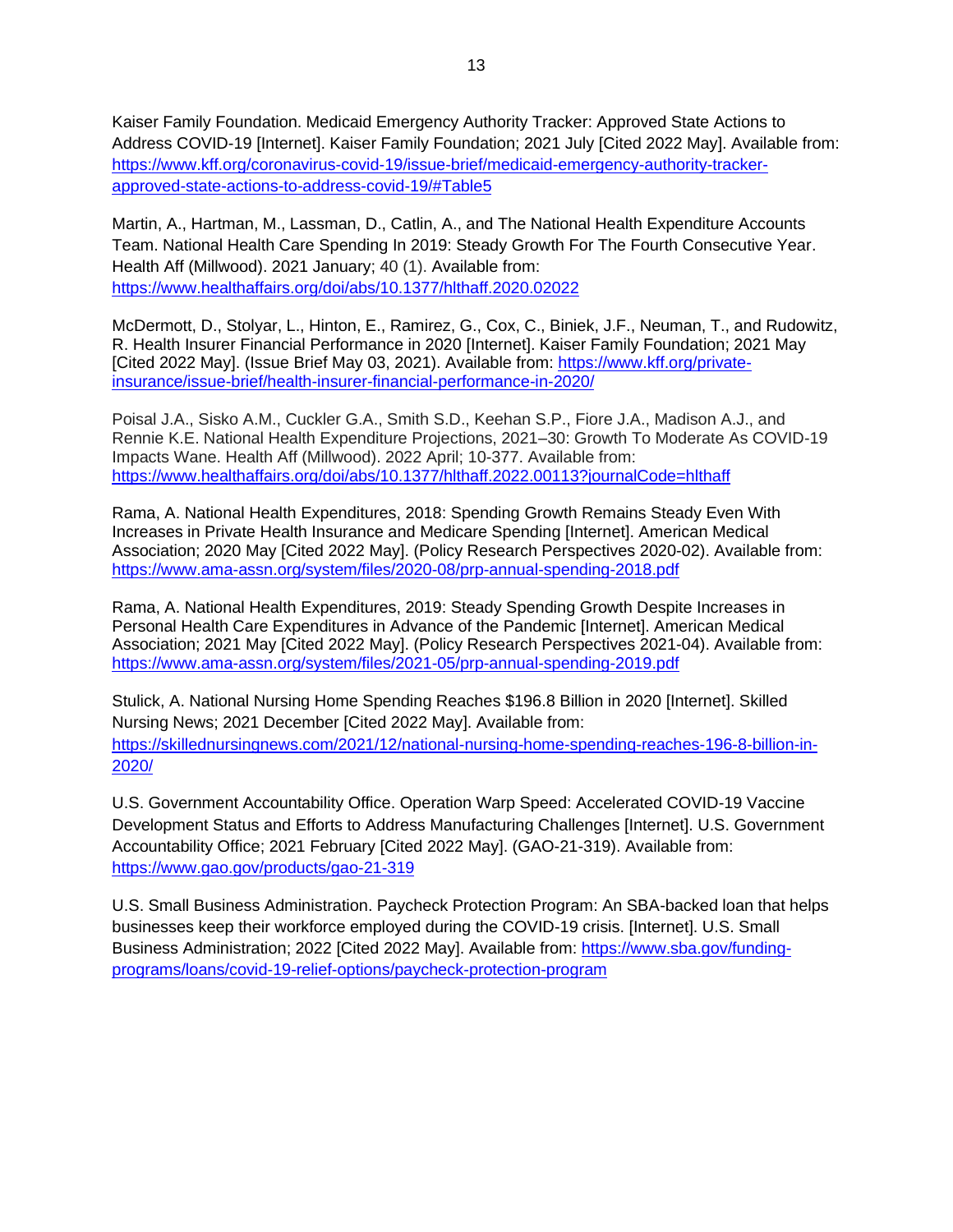**Exhibit 1. NHE source of funds in 2019, 2020, and projected 2021 (billions of dollars)**

|                                       | 2019<br>(official estimate) |                               |                                           | 2020<br>(official estimate) |                                      |                                    | 2021<br>(projection)      |                                                   |                                                 |
|---------------------------------------|-----------------------------|-------------------------------|-------------------------------------------|-----------------------------|--------------------------------------|------------------------------------|---------------------------|---------------------------------------------------|-------------------------------------------------|
|                                       | Level                       | Share of<br>total<br>spending | <b>Growth</b><br>from<br>previous<br>year | Level                       | <b>Share of</b><br>total<br>spending | Growth<br>from<br>previous<br>year | <b>Projected</b><br>level | <b>Projected</b><br>share of<br>total<br>spending | Projected<br>growth<br>from<br>previous<br>year |
| Out-of-pocket                         | \$403.7                     | 10.7%                         | 4.4%                                      | \$388.6                     | 9.4%                                 | $-3.7%$                            | \$406.5                   | 9.5%                                              | 4.6%                                            |
| Private health insurance              | \$1,165.6                   | 31.0%                         | 3.1%                                      | \$1,151.4                   | 27.9%                                | $-1.2%$                            | \$1,224.2                 | 28.5%                                             | 6.3%                                            |
| Medicare                              | \$801.4                     | 21.3%                         | 6.9%                                      | \$829.5                     | 20.1%                                | 3.5%                               | \$923.0                   | 21.5%                                             | 11.3%                                           |
| Medicaid                              | \$614.4                     | 16.3%                         | 3.0%                                      | \$671.2                     | 16.3%                                | 9.2%                               | \$740.8                   | 17.2%                                             | 10.4%                                           |
| Other health insurance programs       | \$145.0                     | 3.9%                          | 6.2%                                      | \$157.2                     | 3.8%                                 | 8.4%                               | \$176.7                   | 4.1%                                              | 12.3%                                           |
| Government public health activity     | \$105.0                     | 2.8%                          | 5.3%                                      | \$223.7                     | 5.4%                                 | 113.1%                             | \$212.1                   | 4.9%                                              | $-5.2%$                                         |
| Other federal programs                | \$14.0                      | 0.4%                          | 9.3%                                      | \$193.9                     | 4.7%                                 | 1282.0%                            | \$74.7                    | 1.7%                                              | $-61.5%$                                        |
| Other third party payers and programs | \$315.2                     | 8.4%                          | 3.9%                                      | \$315.8                     | 7.7%                                 | 0.2%                               | \$330.2                   | 7.7%                                              | 4.6%                                            |
| Investment                            | \$194.9                     | 5.2%                          | 3.4%                                      | \$192.7                     | 4.7%                                 | $-1.2%$                            | \$208.8                   | 4.9%                                              | 8.4%                                            |
| <b>Total NHE</b>                      | \$3,759.2                   | 100.0%                        | 4.3%                                      | \$4,124.0                   | 100.0%                               | 9.7%                               | \$4,297.1                 | 100.0%                                            | 4.2%                                            |

Source[: https://www.cms.gov/Research-Statistics-Data-and-Systems/Statistics-Trends-and-Reports/NationalHealthExpendData/NationalHealthAccountsHistorical.html.](https://www.cms.gov/Research-Statistics-Data-and-Systems/Statistics-Trends-andReports/NationalHealthExpendData/NationalHealthAccountsHistorical.html) Tables 2, 3, NHE2020 in NHE Tables [ZIP].

Source[: https://www.cms.gov/Research-Statistics-Data-and-Systems/Statistics-Trends-and-Reports/NationalHealthExpendData/NationalHealthAccountsProjected.](https://www.cms.gov/Research-Statistics-Data-and-Systems/Statistics-Trends-and-Reports/NationalHealthExpendData/NationalHealthAccountsProjected) Table 3 in NHE Tables [ZIP].

Note: In the NHE tables, the "other third party payers and programs" category includes "other federal programs". In Exhibit 1, "other federal programs" is distinguished as its own category and not included in "other third party payers and programs".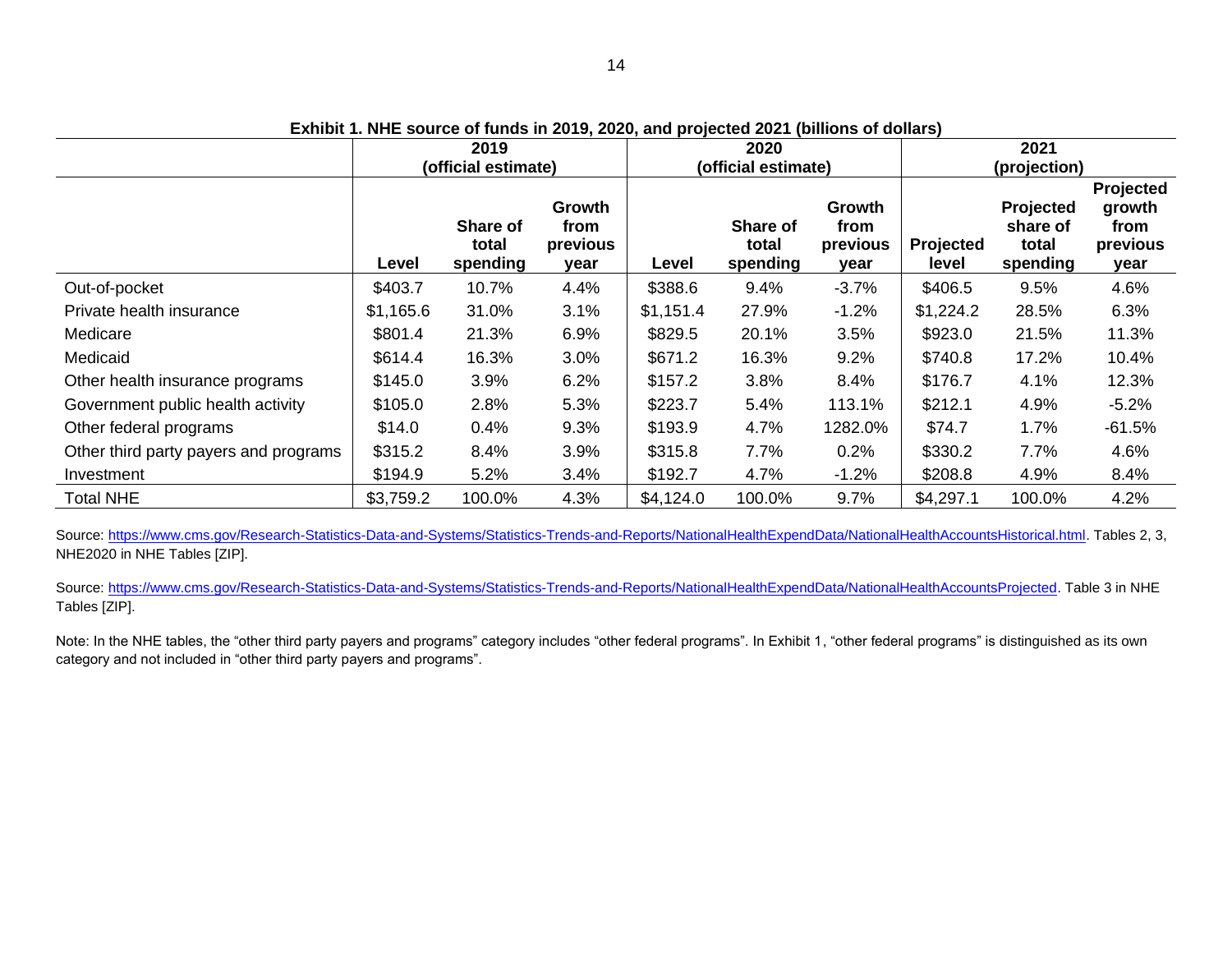| EXIMULE. NHE SOULCE OF RITUAL EMPLOINMENT AND DET ENTOILEE SPENDING GLOWIN TALES |          |            |          |          |            |          |  |  |  |
|----------------------------------------------------------------------------------|----------|------------|----------|----------|------------|----------|--|--|--|
|                                                                                  |          | 2019       |          | 2020     |            |          |  |  |  |
|                                                                                  |          |            | Per      |          |            | Per      |  |  |  |
|                                                                                  | Total    |            | enrollee | Total    |            | enrollee |  |  |  |
|                                                                                  | spending | Enrollment | spending | spending | Enrollment | spending |  |  |  |
| Private health insurance                                                         | 3.1%     | $0.7\%$    | 2.3%     | $-1.2\%$ | $-0.8\%$   | $-0.4%$  |  |  |  |
| Employer sponsored                                                               | 3.5%     | $0.7\%$    | 2.8%     | $-1.6\%$ | $-1.3%$    | $-0.3%$  |  |  |  |
| Direct purchase                                                                  | $-0.5%$  | $-0.2\%$   | $-0.3%$  | 1.6%     | 2.3%       | $-0.6%$  |  |  |  |
| Medicare                                                                         | 6.9%     | 2.6%       | 4.2%     | 3.5%     | 2.1%       | 1.4%     |  |  |  |
| Medicare private plans                                                           | 15.3%    | 7.7%       | 7.0%     | 17.1%    | 9.5%       | 6.9%     |  |  |  |
| Fee-for-service program                                                          | 2.1%     | $-0.2\%$   | 2.3%     | $-5.3\%$ | $-2.2\%$   | $-3.2%$  |  |  |  |
| Medicaid                                                                         | 3.0%     | $-1.5%$    | 4.6%     | 9.2%     | 5.1%       | 4.0%     |  |  |  |

**Exhibit 2. NHE source of funds enrollment and per enrollee spending growth rates**

Source: https://www.cms.gov/Research-Statistics-Data-and-Systems/Statistics-Trends-and-Reports/NationalHealthExpendData/NationalHealthAccountsHistorical.html</u>. Table 21 in NHE Tables [ZIP] and Hartman et. al (2022).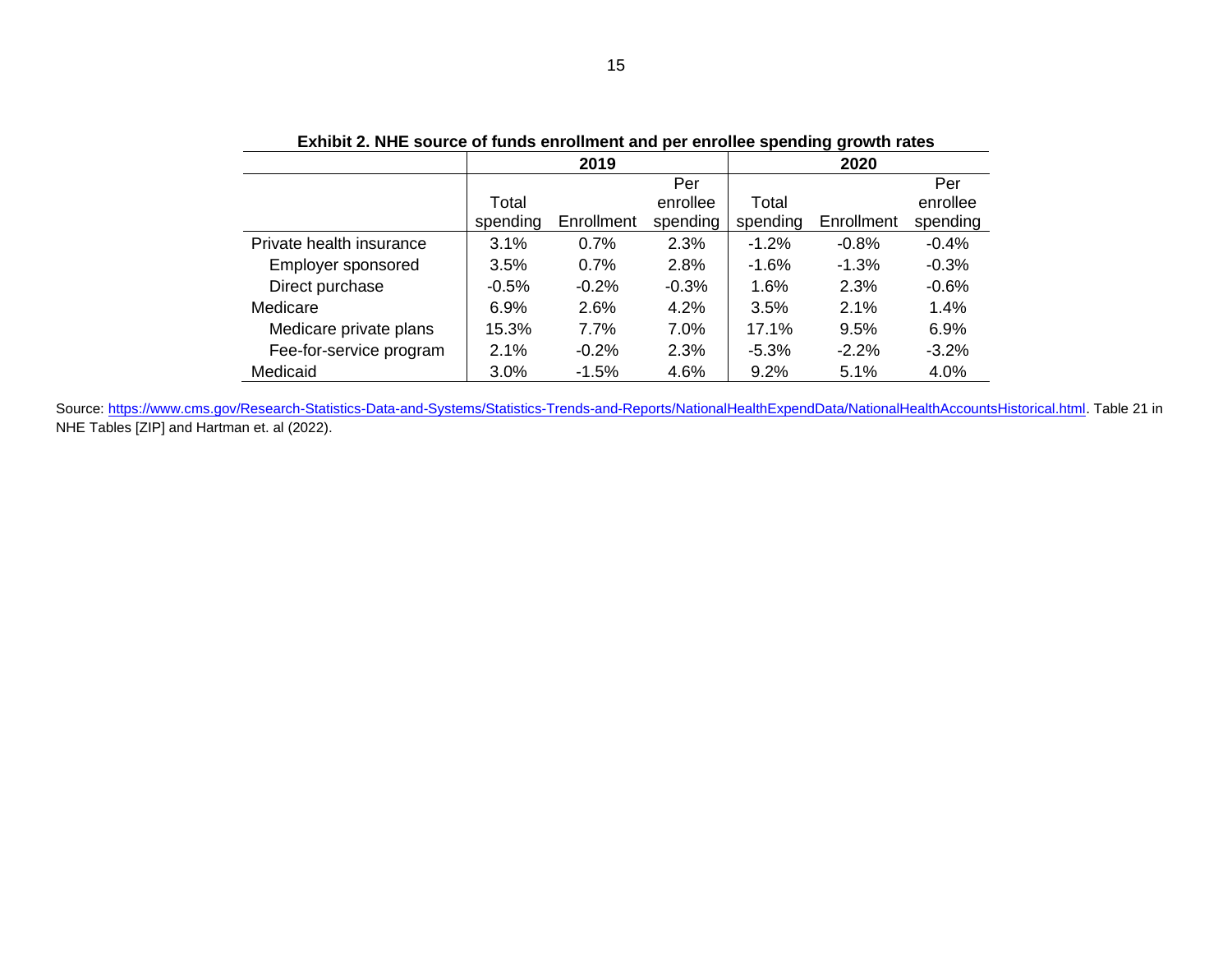|                                                                       | <b>Source of funds:</b> |           |           |                       |                 |         |                 |       |  |
|-----------------------------------------------------------------------|-------------------------|-----------|-----------|-----------------------|-----------------|---------|-----------------|-------|--|
|                                                                       |                         |           |           | <b>Private health</b> |                 |         |                 |       |  |
| <b>Type of expenditure</b>                                            | Out of pocket           |           | insurance |                       | <b>Medicare</b> |         | <b>Medicaid</b> |       |  |
|                                                                       | 2019                    | 2020      | 2019      | 2020                  | 2019            | 2020    | 2019            | 2020  |  |
| Hospital care services                                                | 8.3%                    | $-12.6%$  | 6.6%      | $-5.9%$               | 5.8%            | 0.4%    | 4.6%            | 6.7%  |  |
| Physician services                                                    | 0.2%                    | $-5.6%$   | 1.8%      | $-4.3%$               | 9.3%            | 0.9%    | 5.9%            | 4.5%  |  |
| <b>Clinical services</b>                                              | 5.8%                    | 1.5%      | 5.1%      | 2.5%                  | 2.6%            | $-5.8%$ | 7.3%            | 3.5%  |  |
| Home health care                                                      | 7.1%                    | $-0.7%$   | 11.3%     | $-2.1%$               | 6.3%            | $-3.4%$ | 5.9%            | 8.2%  |  |
| Nursing care facilities and continuing care<br>retirement communities | 4.7%                    | $-1.0%$   | 8.7%      | $-0.7%$               | 1.1%            | 4.2%    | 1.3%            | 2.0%  |  |
| Prescription drugs                                                    | 2.3%                    | $-4.2\%$  | 2.9%      | 2.3%                  | 7.5%            | 5.1%    | 4.3%            | 8.9%  |  |
| Other health, residential, and personal care                          | 2.7%                    | 6.5%      | 6.1%      | 2.4%                  | $-1.8\%$        | $-8.4%$ | 1.5%            | 9.0%  |  |
| Government administration and net cost of<br>health insurance         | <b>NA</b>               | <b>NA</b> | $-7.6%$   | 16.7%                 | 6.6%            | 33.0%   | $-4.8%$         | 37.1% |  |
| Total                                                                 | 4.4%                    | $-3.7%$   | 3.1%      | $-1.2%$               | 6.9%            | 3.5%    | 3.0%            | 9.2%  |  |

**Exhibit 3. NHE source of funds by type of expenditure growth rates**

Source[: https://www.cms.gov/Research-Statistics-Data-and-Systems/Statistics-Trends-and-Reports/NationalHealthExpendData/NationalHealthAccountsHistorical.html.](https://www.cms.gov/Research-Statistics-Data-and-Systems/Statistics-Trends-andReports/NationalHealthExpendData/NationalHealthAccountsHistorical.html) Table 4, 9, 10 in NHE Tables [ZIP].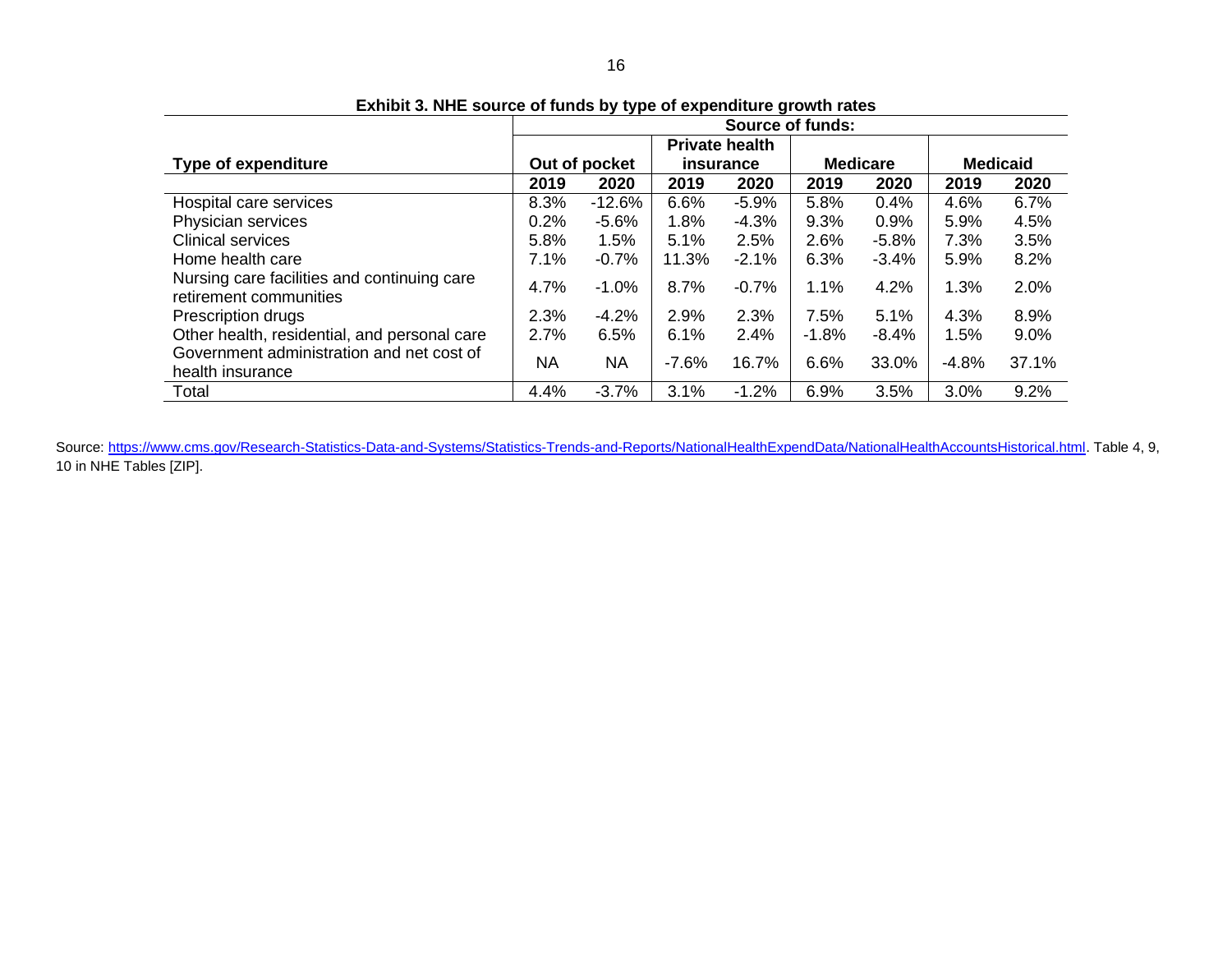

9, 10, and 16 in NHE Tables [ZIP].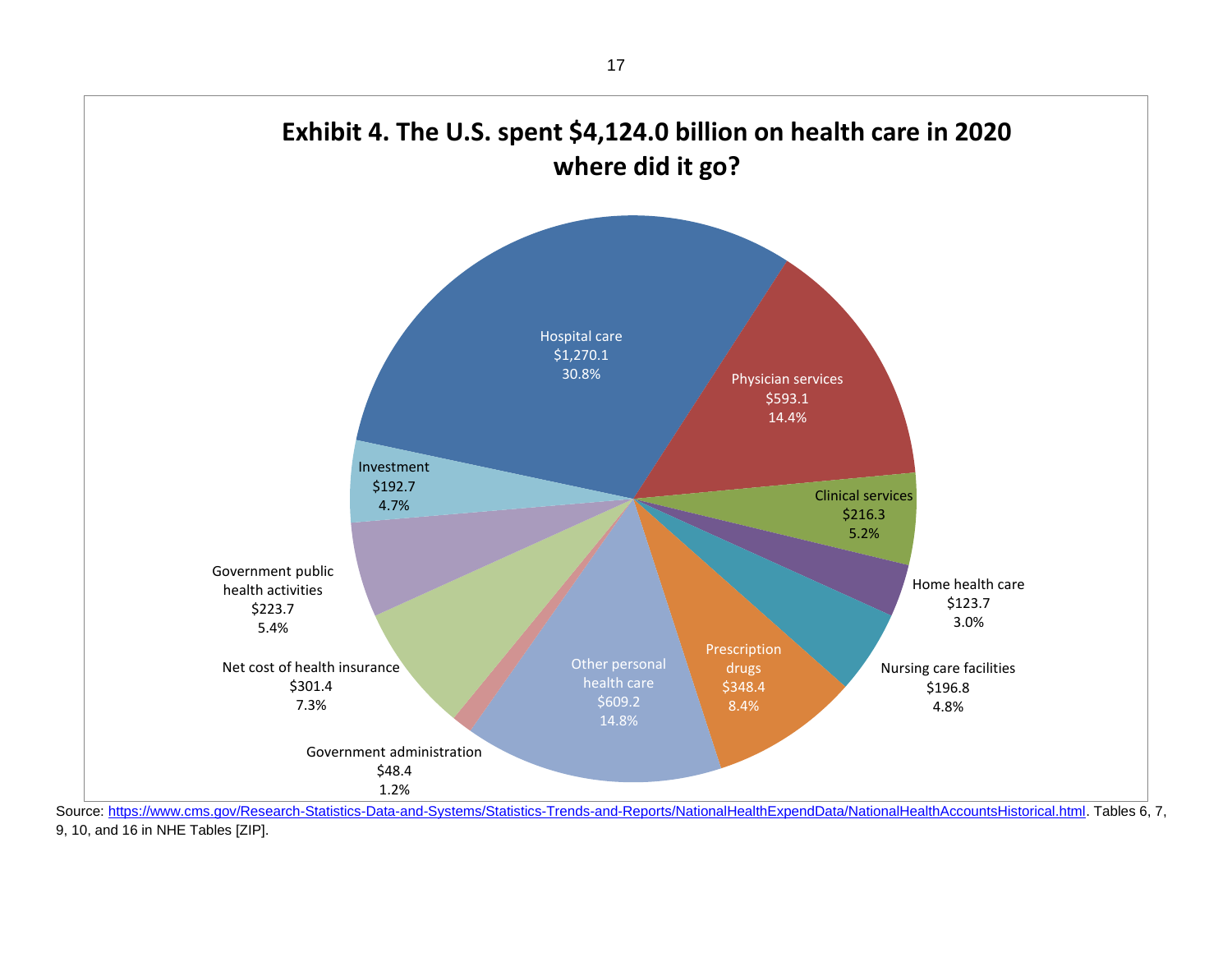| Category                     | modification                                                                | 2019      |                                           | 2020      |                                    |  |
|------------------------------|-----------------------------------------------------------------------------|-----------|-------------------------------------------|-----------|------------------------------------|--|
|                              |                                                                             | Level     | <b>Growth</b><br>from<br>previous<br>vear | Level     | Growth<br>from<br>previous<br>year |  |
| <b>NHE</b>                   | none                                                                        | \$3,759.1 | 4.3%                                      | \$4,124.0 | 9.7%                               |  |
| <b>NHE</b>                   | excludes other federal<br>programs                                          | \$3,745.1 | 4.3%                                      | \$3,930.1 | 4.9%                               |  |
| <b>NHE</b>                   | excludes other federal<br>programs and government<br>public health activity | \$3,640.1 | 4.2%                                      | \$3,706.4 | 1.8%                               |  |
| Personal healthcare spending | none<br>excludes other federal                                              | \$3,175.2 | 5.1%                                      | \$3,357.8 | 5.8%                               |  |
| Personal healthcare spending | programs                                                                    | \$3,161.7 | 5.1%                                      | \$3,164.4 | 0.1%                               |  |
| Hospital care services       | none<br>excludes other federal                                              | \$1,193.7 | 6.3%                                      | \$1,270.1 | 6.4%                               |  |
| Hospital care services       | programs                                                                    | \$1,191.8 | 6.3%                                      | \$1,183.5 | $-0.7%$                            |  |
| Physician services           | none<br>excludes other federal                                              | \$563.2   | 3.8%                                      | \$593.1   | 5.3%                               |  |
| Physician services           | programs                                                                    | \$563.2   | 3.8%                                      | \$557.6   | $-1.0%$                            |  |

| Exhibit 5. NHE Type of expenditure in 2019 and 2020 (billions of dollars) |  |  |
|---------------------------------------------------------------------------|--|--|
|---------------------------------------------------------------------------|--|--|

Source[: https://www.cms.gov/Research-Statistics-Data-and-Systems/Statistics-Trends-and-Reports/NationalHealthExpendData/NationalHealthAccountsHistorical.html.](https://www.cms.gov/Research-Statistics-Data-and-Systems/Statistics-Trends-andReports/NationalHealthExpendData/NationalHealthAccountsHistorical.html) Tables 6, 7, 9, 10, 16, and NHE2020 in NHE Tables [ZIP] and Hartman et al. (2022).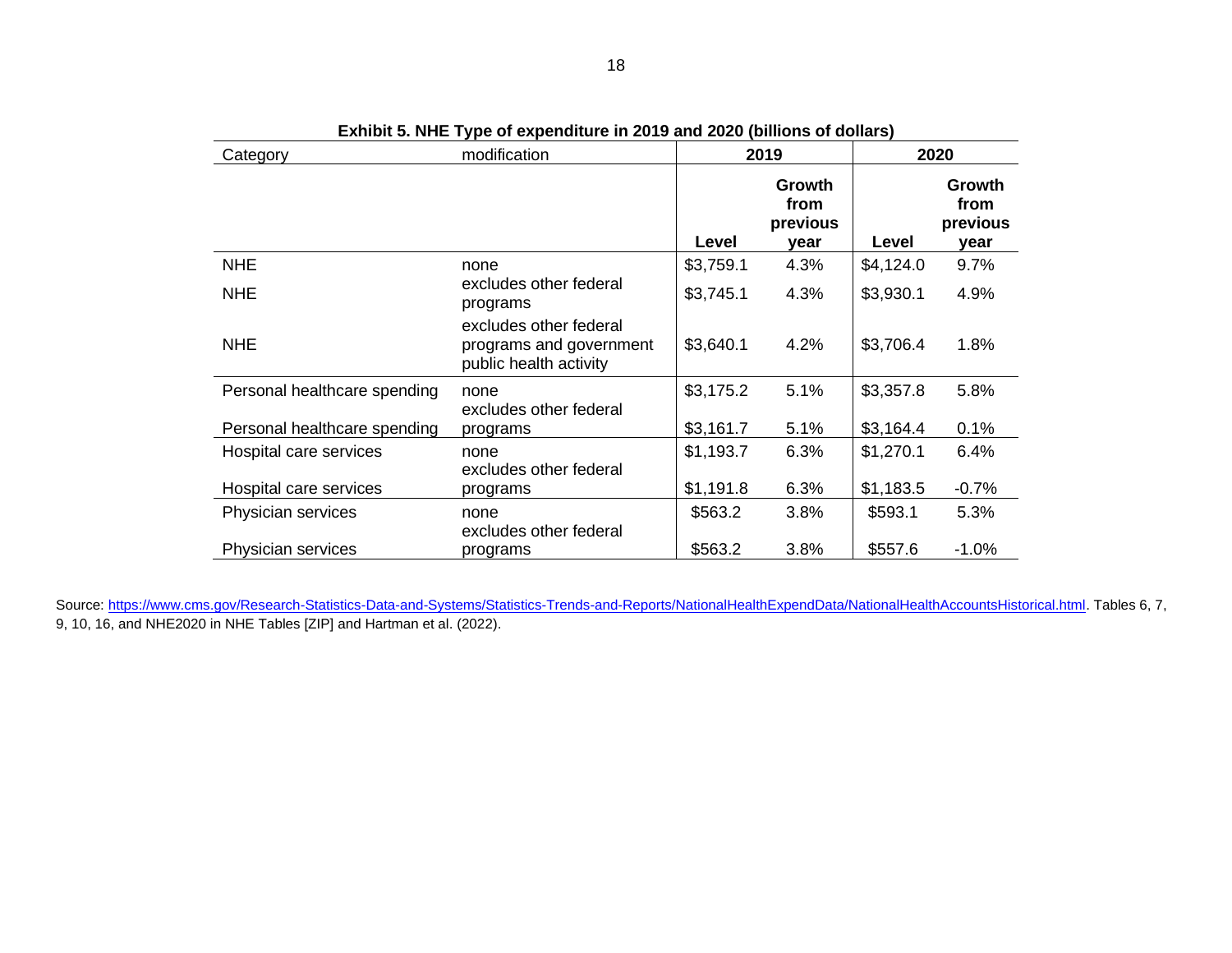**Exhibit 6. NHE Financing in 2019 and 2020 (billions of dollars)**

|                                                                                                                                      | 2019            |                               |                                    |                 | 2020                          |                                    |  |
|--------------------------------------------------------------------------------------------------------------------------------------|-----------------|-------------------------------|------------------------------------|-----------------|-------------------------------|------------------------------------|--|
| <b>SPONSOR</b>                                                                                                                       | Level           | Share of<br>total<br>spending | Growth<br>from<br>previous<br>vear | Level           | Share of<br>total<br>spending | Growth<br>from<br>previous<br>year |  |
| <b>Private business</b>                                                                                                              |                 |                               |                                    |                 |                               |                                    |  |
| Employer contribution to employer sponsored health insurance<br>premiums                                                             | \$540.6         | 14.4%                         | 4.1%                               | \$521.3         | 12.6%                         | $-3.6%$                            |  |
| Employer Medicare Hospital Insurance Trust Fund payroll taxes                                                                        | \$118.5         | 3.2%                          | 4.8%                               | \$120.9         | 2.9%                          | 2.0%                               |  |
| Workers' compensation and temporary disability insurance<br>Worksite health care                                                     | \$45.8<br>\$7.6 | 1.2%<br>0.2%                  | $-2.1%$<br>5.2%                    | \$42.8<br>\$5.4 | 1.0%<br>0.1%                  | $-6.6%$<br>$-28.4%$                |  |
| <b>Total private business</b>                                                                                                        | \$712.5         | 19.0%                         | 3.8%                               | \$690.5         | 16.7%                         | $-3.1%$                            |  |
|                                                                                                                                      |                 |                               |                                    |                 |                               |                                    |  |
| Household                                                                                                                            |                 |                               |                                    |                 |                               |                                    |  |
| Employee contribution to employer-sponsored health insurance<br>premiums                                                             | \$280.2         | 7.5%                          | 5.5%                               | \$290.9         | 7.1%                          | 3.8%                               |  |
| Household contribution to direct purchase insurance                                                                                  | \$73.6          | 2.0%                          | $-0.5%$                            | \$75.1          | 1.8%                          | 2.1%                               |  |
| Medical portion of property and casualty insurance                                                                                   | \$38.0          | 1.0%                          | 5.0%                               | \$37.9          | 0.9%                          | $-0.5%$                            |  |
| Employee and self-employment payroll taxes and voluntary<br>premiums paid to Medicare Hospital Insurance Trust Fund                  | \$176.1         | 4.7%                          | 4.0%                               | \$182.6         | 4.4%                          | 3.7%                               |  |
| Premiums paid by individuals to Medicare Supplementary Medical<br>Insurance Trust Fund and the Pre-existing Condition Insurance Plan | \$95.5          | 2.5%                          | 5.9%                               | \$103.2         | 2.5%                          | 8.1%                               |  |
| Out-of-pocket health spending<br><b>Total household</b>                                                                              | \$403.7         | 10.7%                         | 4.4%                               | \$388.6         | 9.4%                          | $-3.7%$                            |  |
|                                                                                                                                      | \$1,067.0       | 28.4%                         | 4.4%                               | \$1,078.3       | 26.1%                         | 1.1%                               |  |
| Other private revenues                                                                                                               | \$270.7         | 7.2%                          | 4.7%                               | \$268.6         | 6.5%                          | $-0.8%$                            |  |